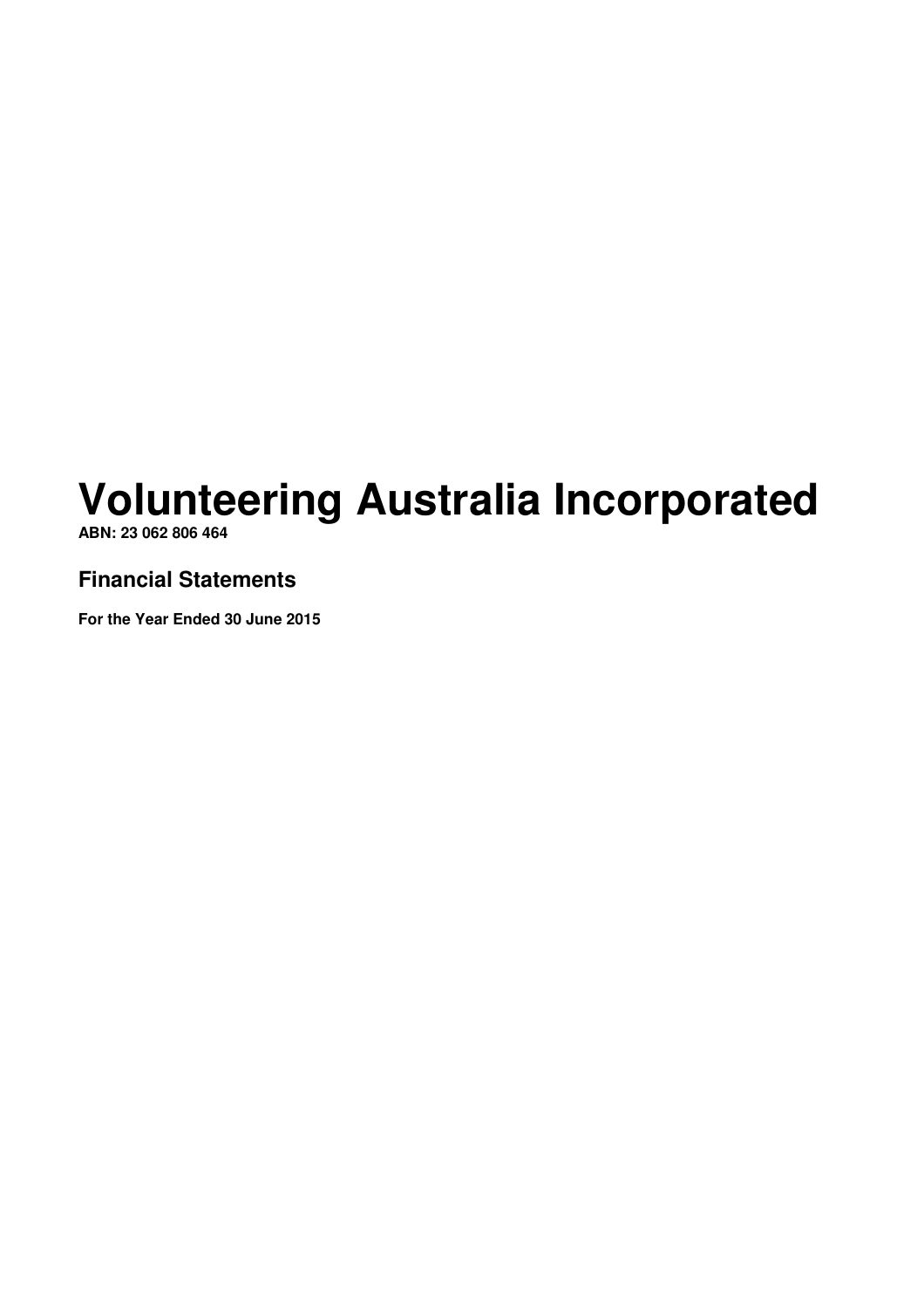### **Contents**

**For the Year Ended 30 June 2015**

| <b>Financial Statements</b>                                |    |
|------------------------------------------------------------|----|
| Statement of Profit or Loss and Other Comprehensive Income |    |
| <b>Statement of Financial Position</b>                     |    |
| Statement of Changes in Equity                             |    |
| <b>Statement of Cash Flows</b>                             | 4  |
| Notes to the Financial Statements                          | 5  |
| Statement by Members of the Committee                      | 18 |
| Independent Audit Report                                   | 19 |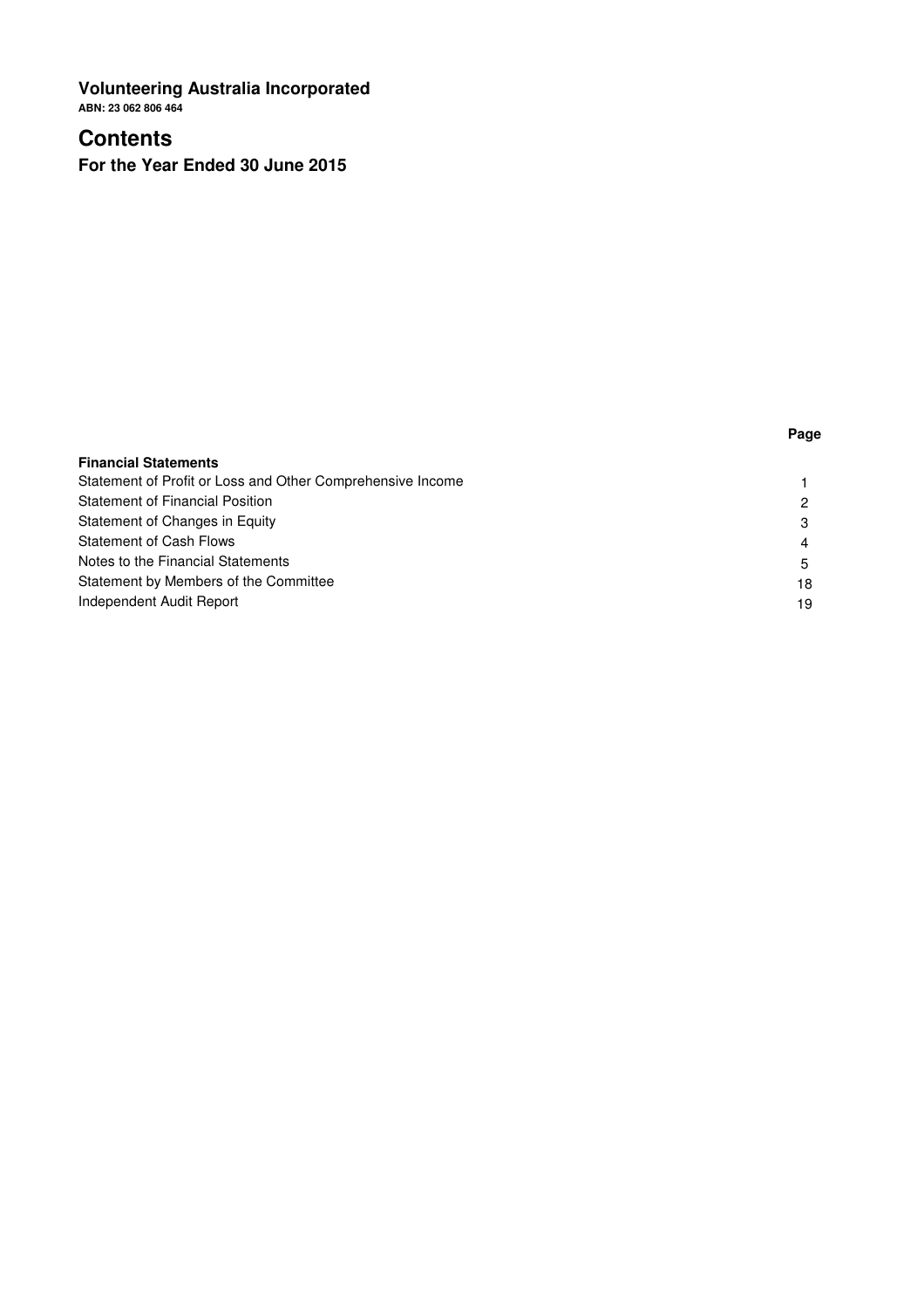## **Statement of Profit or Loss and Other Comprehensive Income**

## **For the Year Ended 30 June 2015**

|                                                  |             | 2015       | 2014       |
|--------------------------------------------------|-------------|------------|------------|
|                                                  | <b>Note</b> | \$         | \$         |
| Grant income                                     |             | 310,000    | 302,762    |
| Project, sponsorship and conference income       |             | 250,789    | (13,799)   |
| Merchandise sales                                |             | 89,836     | 62,862     |
| Interest                                         |             | 4,915      | 1,918      |
| <b>Total income</b>                              |             | 655,540    | 353,743    |
| Depreciation and amortisation                    | 8           | (371)      | (295)      |
| Employee benefits expense                        |             | (227, 965) | (234, 401) |
| Fee for service                                  |             | (14, 145)  |            |
| Marketing expense                                |             | (36, 227)  | (15, 530)  |
| Other expenses from ordinary activities          |             | (79, 615)  | (124,069)  |
| Professional expenses                            |             |            | (31,620)   |
| Project expenses                                 |             | (97, 728)  |            |
| Remuneration of auditor                          |             | (7, 759)   | (8,400)    |
| Travel and accommodation expense                 |             | (25,086)   | (23, 257)  |
| <b>Total expenses</b>                            |             | (488,896)  | (437, 572) |
| Current year surplus/(deficit) before income tax |             | 166,644    | (83, 829)  |
| Income tax expense                               | 1(a)        |            |            |
| Current year surplus/(deficit)                   |             | 166,644    | (83, 829)  |
| Other comprehensive income                       |             |            |            |
| Total comprehensive income for the year          |             | 166,644    | (83,829)   |

The accompanying notes form part of these financial statements.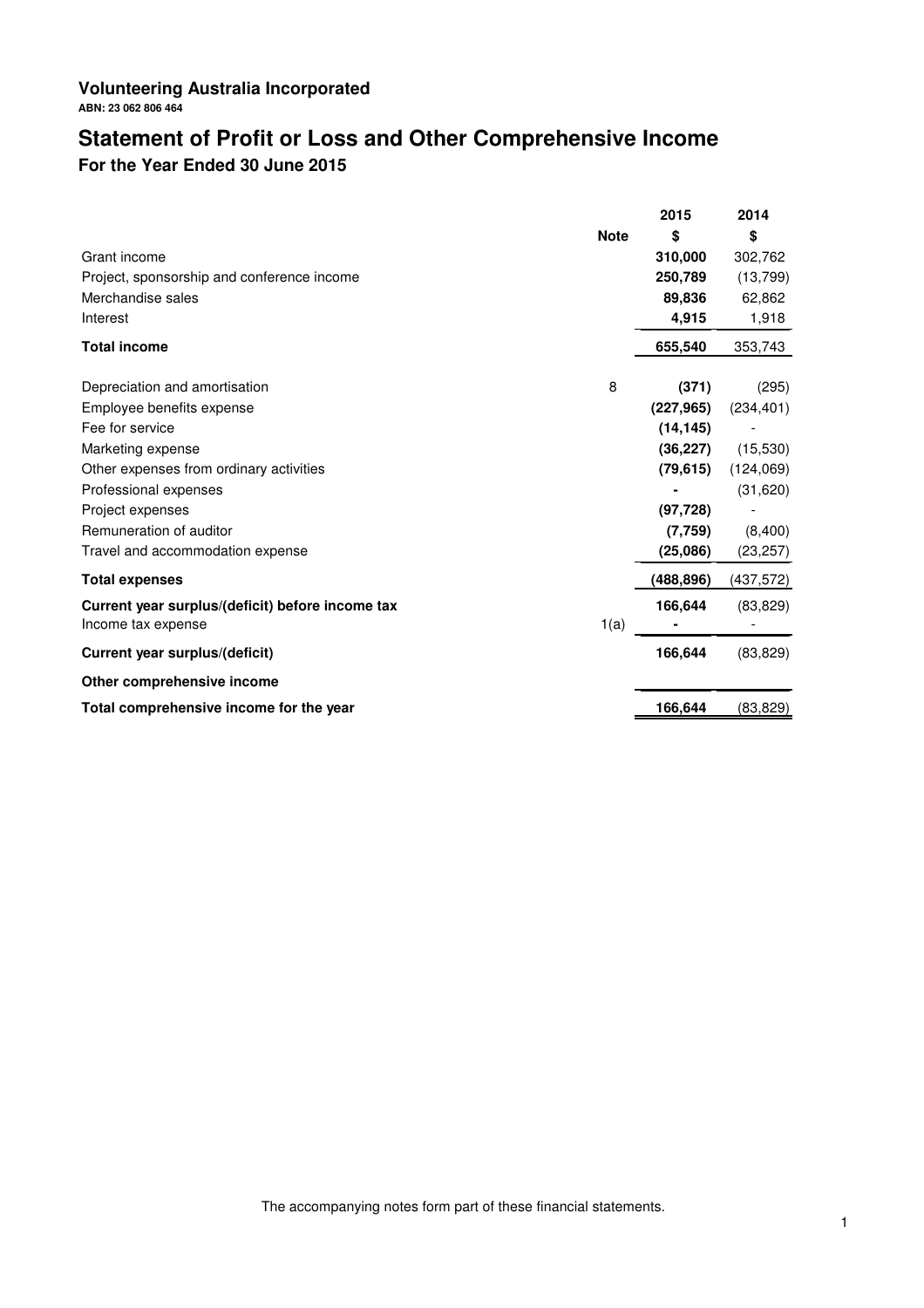## **Statement of Financial Position**

**30 June 2015**

|                                       |             | 2015    | 2014    |
|---------------------------------------|-------------|---------|---------|
|                                       | <b>Note</b> | \$      | \$      |
| <b>ASSETS</b>                         |             |         |         |
| <b>CURRENT ASSETS</b>                 |             |         |         |
| Cash and cash equivalents             | 4           | 487,349 | 590,899 |
| Accounts receivable and other debtors | 5           | 34,394  | 16,791  |
| Inventories on hand                   | 6           | 9,553   | 14,145  |
| Other assets                          | 7           | 10,202  | 9,259   |
| TOTAL CURRENT ASSETS                  |             | 541,498 | 631,094 |
| <b>NON-CURRENT ASSETS</b>             |             |         |         |
| Intangible assets                     | 8           | 3,048   | 3,419   |
| TOTAL NON-CURRENT ASSETS              |             | 3,048   | 3,419   |
| <b>TOTAL ASSETS</b>                   |             | 544,546 | 634,513 |
| <b>LIABILITIES</b>                    |             |         |         |
| <b>CURRENT LIABILITIES</b>            |             |         |         |
| Accounts payable and other payables   | 9           | 220,986 | 477,816 |
| Provisions                            | 10          | 4.717   | 7,448   |
| <b>TOTAL CURRENT LIABILITIES</b>      |             | 225,703 | 485,264 |
| NON-CURRENT LIABILITIES               |             |         |         |
| Employee benefits                     | 10          | 2,950   |         |
| TOTAL NON-CURRENT LIABILITIES         |             | 2,950   |         |
| <b>TOTAL LIABILITIES</b>              |             | 228,653 | 485,264 |
| <b>NET ASSETS</b>                     |             | 315,893 | 149,249 |
|                                       |             |         |         |
| <b>EQUITY</b>                         |             |         |         |
| Retained earnings                     |             | 315,893 | 149,249 |
| <b>TOTAL EQUITY</b>                   |             | 315,893 | 149,249 |

The accompanying notes form part of these financial statements.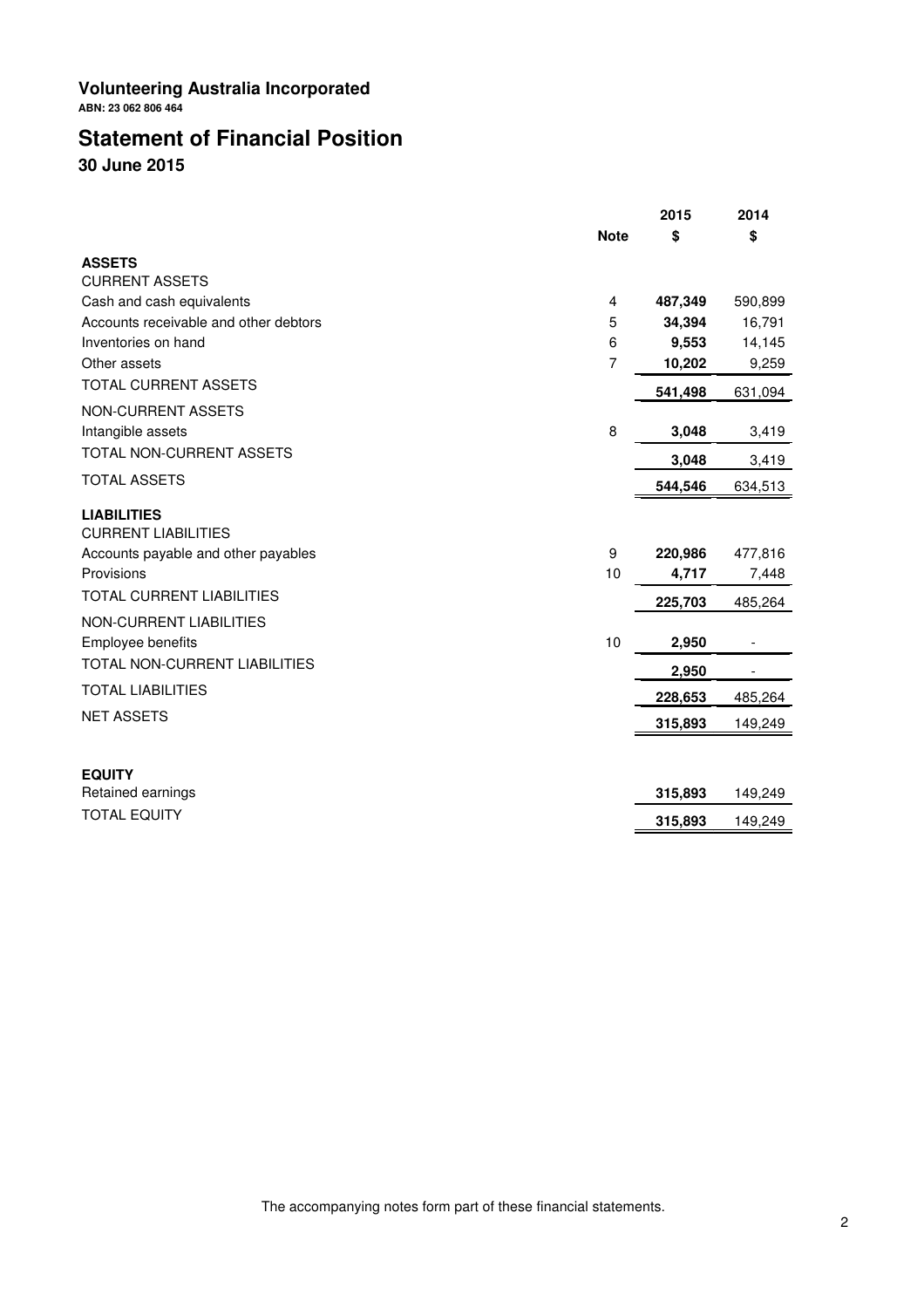## **Statement of Changes in Equity**

## **For the Year Ended 30 June 2015**

#### **2015**

|                                                                                  | Retained<br><b>Earnings</b> | Total   |
|----------------------------------------------------------------------------------|-----------------------------|---------|
|                                                                                  | \$                          | S       |
| Balance at 1 July 2014                                                           | 149.249                     | 149.249 |
| Total comprehensive income attributable to<br>members of the entity for the year | 166.644                     | 166.644 |
| Balance at 30 June 2015                                                          | 315,893                     | 315,893 |
|                                                                                  |                             |         |

#### **2014**

|                                                                                  | Retained<br><b>Earnings</b> | Total     |
|----------------------------------------------------------------------------------|-----------------------------|-----------|
|                                                                                  | S                           |           |
| Balance at 1 July 2013                                                           | 233.078                     | 233,078   |
| Total comprehensive income attributable to<br>members of the entity for the year | (83, 829)                   | (83, 829) |
| Balance at 30 June 2014                                                          | 149.249                     | 149.249   |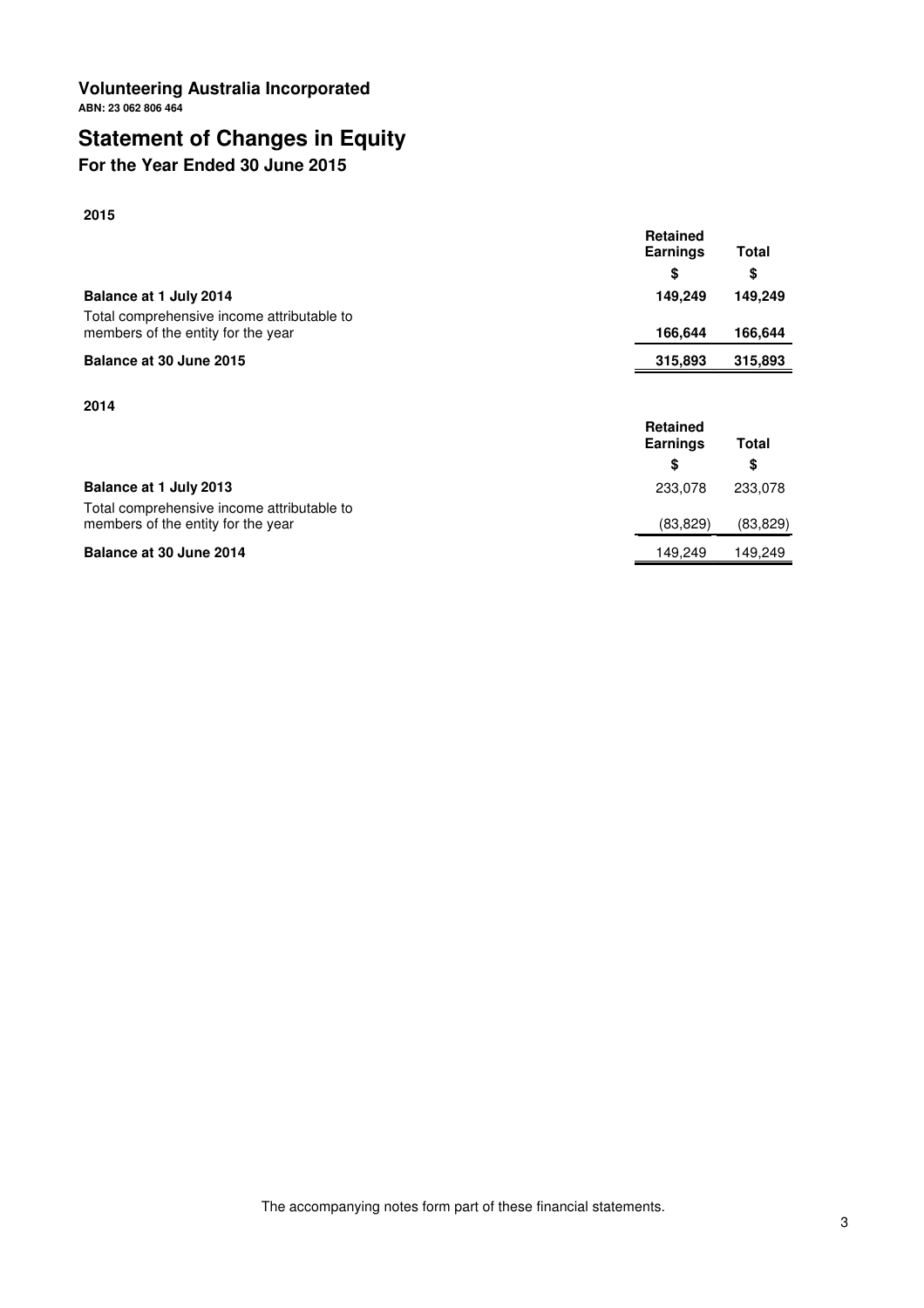**ABN: 23 062 806 464**

## **Statement of Cash Flows**

### **For the Year Ended 30 June 2015**

|                                                                              |             | 2015       | 2014      |
|------------------------------------------------------------------------------|-------------|------------|-----------|
|                                                                              | <b>Note</b> | \$         | \$        |
| <b>CASH FLOWS FROM OPERATING ACTIVITIES:</b>                                 |             |            |           |
| Receipts from customers                                                      |             | 327,614    | 337,561   |
| Payments to suppliers and employees                                          |             | (746, 079) | (375,030) |
| Interest received                                                            |             | 4,915      | 2,237     |
| Grant Income                                                                 |             | 310,000    | 302,762   |
| Net cash provided by (used in) operating activities                          | 11          | (103, 550) | 267,530   |
|                                                                              |             |            |           |
| <b>CASH FLOWS FROM INVESTING ACTIVITIES:</b><br>Payment for intangible asset |             |            | (3,713)   |
| Net cash used by investing activities                                        |             |            | (3,713)   |
| <b>CASH FLOWS FROM FINANCING ACTIVITIES:</b>                                 |             |            |           |
| Net cash used by financing activities                                        |             |            |           |
| Net increase (decrease) in cash and cash equivalents held                    |             | (103, 550) | 263,817   |
| Cash and cash equivalents at beginning of year                               |             | 590,899    | 327,082   |
| Cash and cash equivalents at end of financial year                           | 4           | 487,349    | 590,899   |

The accompanying notes form part of these financial statements.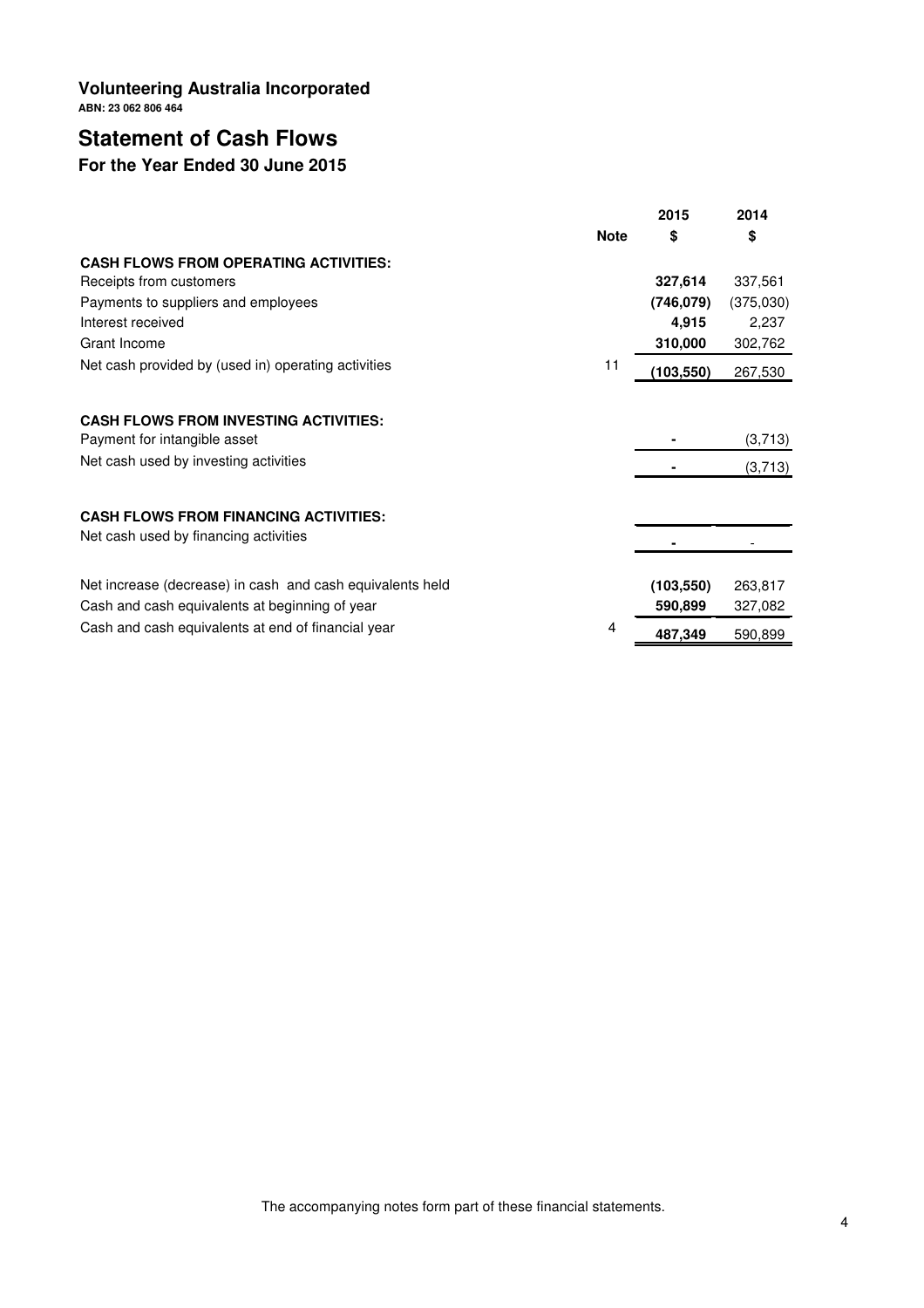### **Notes to the Financial Statements**

### **For the Year Ended 30 June 2015**

The financial statements cover Volunteering Australia Incorporated as an individual entity. Volunteering Australia Incorporated is a not-for-profit association incorporated in the Australian Capital Territory under the Associations Incorporation Act (ACT) 1991.

The financial statements were authorised for issue on the 21 September 2015 by the members of the committee.

#### **1 Summary of Significant Accounting Policies**

#### **Basis of Preparation**

The financial statements are general purpose financial statements that have been prepared in accordance with the Australian Accounting Standards, Australian Accounting Interpretations and the Australian Charities and Not-for-profit Commission Act 2012.

The significant accounting policies used in the preparation and presentation of these financial statements are provided below and are consistent with prior reporting periods unless otherwise stated.

The financial statements are based on historical costs, except for the measurement at fair value of selected noncurrent assets, financial assets and financial liabilities.

#### **(a) Income Tax**

The Association is exempt from income tax under Division 50 of the Income Tax Assessment Act 1997.

#### **(b) Inventories**

Inventories are measured at the lower of cost and net realisable value. Costs of purchased inventory are determined after deducting rebates and discounts.

#### **(c) Financial instruments**

#### **Initial recognition and measurement**

Financial assets and financial liabilities are recognised when the entity becomes a party to the contractual provisions of the instrument. For financial assets, this is the equivalent to the date that the association commits itself to either the purchase or sale of the asset (i.e. trade date accounting is adopted).

Financial instruments are initially measured at fair value plus transactions costs, except where the instrument is classified 'at fair value through profit or loss' in which case transaction costs are expensed to profit or loss immediately.

#### **Classification and subsequent measurement**

Financial instruments are subsequently measured at either fair value, amortised cost using the effective interest rate method, or cost. Fair value represents the amount for which an asset could be exchanged or a liability settled, between knowledgeable, willing parties in an arm's length transaction. Where available, quoted prices in an active market are used to determine fair value. In other circumstances, valuation techniques are adopted.

Amortised cost is calculated as the amount at which the financial asset or financial liability is measured at initial recognition less principal repayments and any reduction for impairment, and adjusted for any cumulative amortisation of the difference between that initial amount and the maturity amount calculated using effective interest method.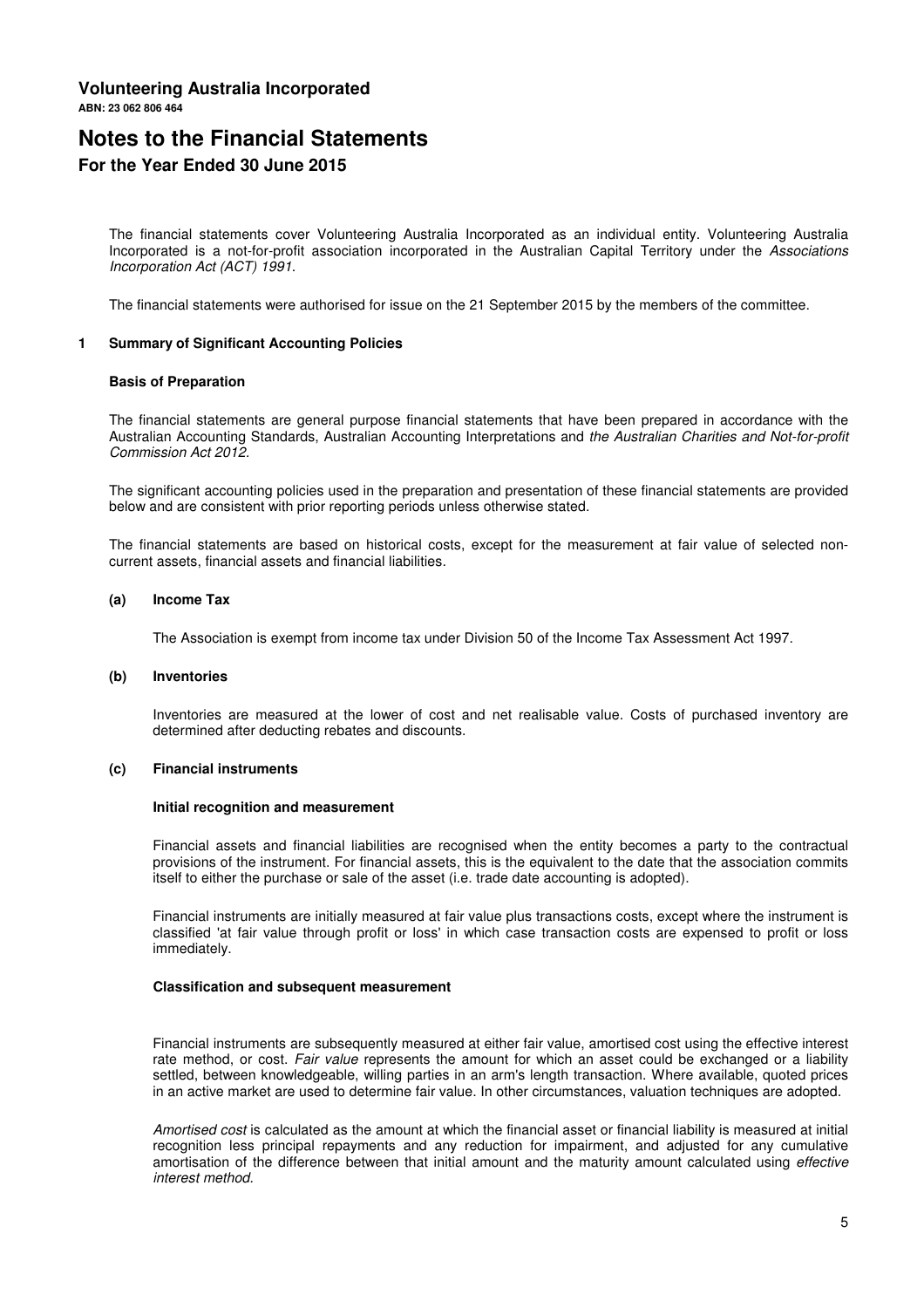**Notes to the Financial Statements For the Year Ended 30 June 2015**

#### **1 Summary of Significant Accounting Policies continued**

Classification and subsequent measurement continued

The effective interest method is used to allocate interest income or interest expense over the relevant period and is equivalent to the rate that exactly discounts estimated future cash payments or receipts (including fees, transaction costs and other premiums or discounts) through the expected life (or when this cannot be reliably predicted, the contractual term) of the financial instrument to the net carrying amount of the financial asset or financial liability. Revisions to expected future net cash flows will necessitate an adjustment to the carrying value with a consequential recognition of an income or expense in profit or loss.

Financial assets at fair value through profit or loss

Financial assets are classified at 'fair value through profit or loss' when they are either held for trading for the purpose of short term profit taking, derivatives not held for hedging purposes, or when they are designated as such to avoid an accounting mismatch or to enable performance evaluation where a group of financial assets is managed by key management personnel on a fair value basis in accordance with a documented risk management or investment strategy. Such assets are subsequently measured at fair value with changes in carrying value being included in profit or loss.

#### Loans and receivables

Loans and receivables are non derivative financial assets with fixed or determinable payments that are not quoted in an active market and are subsequently measured at amortised cost. Gains or losses are recognised in profit or loss through the amortisation process and when the financial asset is derecognised.

#### Financial liabilities

Non derivate financial liabilities other than financial guarantees are subsequently measured at amortised cost. Gains or losses are recognised in profit or loss through the amortisation process and when the financial liability is derecognised.

#### **Impairment**

At the end of each reporting period, the Association assesses whether there is objective evidence that a financial asset has been impaired. A financial asset or a group of financial assets is deemed to be impaired if, and only if, there is objective evidence of impairment as a result of one or more events (a "loss event") that have occurred, which have an impact on the estimated future cash flows of the financial asset(s).

#### **Derecognition**

Financial assets are derecognised where the contractual rights to receipt of cash flows expires or the asset is transferred to another party whereby the entity no longer has any significant continuing involvement in the risks and benefits associated with the asset. Financial liabilities are derecognised where the related obligations are either discharged, cancelled or expired. The difference between the carrying value of the financial liability extinguished or transferred to another party and the fair value of consideration paid, including the transfer of non cash assets or liabilities assumed, is recognised in profit or loss.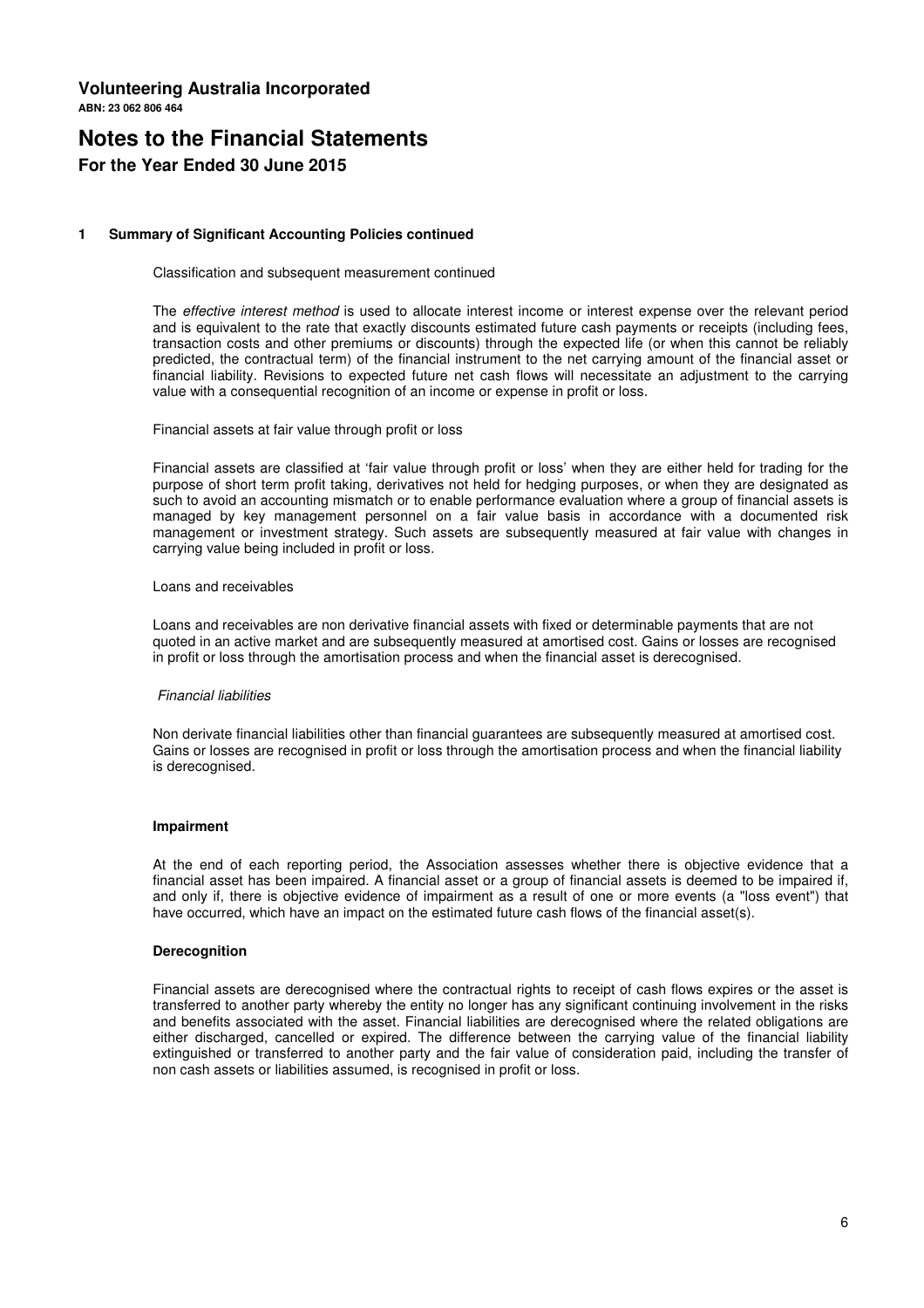**ABN: 23 062 806 464**

## **Notes to the Financial Statements**

**For the Year Ended 30 June 2015**

#### **1 Summary of Significant Accounting Policies continued**

#### **(d) Impairment assets**

At the end of each reporting period, the Association assesses whether there is any indication that an asset may be impaired. The assessment will consider both external and internal sources of information. If such an indication exists, an impairment test is carried out on the asset by comparing the recoverable amount of that asset, being the higher of the asset's fair value less costs to sell and its value-in-use, to the asset's carrying amount. Any excess of the asset's carrying amount over recoverable amount is immediately recognised in profit or loss.

Where the future economic benefits of the asset are not primarily dependent upon the asset's ability to generate net cash inflows and when the company would, if deprived of the asset, replace its remaining future economic benefits, value in use is determined as the depreciated replacement cost of an asset.

Where it is not possible to estimate the recoverable amount of an individual asset, the company estimates the recoverable amount of the cash generating unit to which the asset belongs.

Where an impairment loss on a revalued asset is identified, this is debited against the revaluation surplus in respect of the same class of asset to the extent that the impairment loss does not exceed the amount in the revaluation surplus for that same class of asset.

#### **(e) Employee provisions**

Provision is made for the Association's liability for employee benefits arising from services rendered by employees to the end of the reporting period. Employee benefits that are expected to be settled within one year have been measured at the amounts expected to be paid when the liability is settled.

Employee benefits are presented as current liabilities in the statement of financial position if the Association does not have an unconditional right to defer settlement of the liability for at least 12 months after the reporting date regardless of the classification of the liability for measurement purposes under AASB 119.

#### **(f) Cash on Hand**

Cash on hand includes cash on hand, short-term investments which are readily convertible to known amounts of cash and which are subject to an insignificant risk of change in value.

#### **(g) Accounts receivable and other debtors**

Accounts receivable and other debtors include amounts due from members as well as amounts from government's grants. Receivables expected to be collected within 12 months of the end of the reporting period are classified as current assets. All other receivables are classified as non current assets.

#### **(h) Revenue and other income**

All items of revenue are recognised in full at the earlier of the date of invoice or receipt, with exception of grant revenue and interest revenue as discussed below.

Grant revenue is recognised when the right to receive the grant has been established.

Interest revenue is recognised on a proportional basis taking into account the interest rates applicable to the financial assets.

All revenue is stated net of the amount of goods and services tax (GST).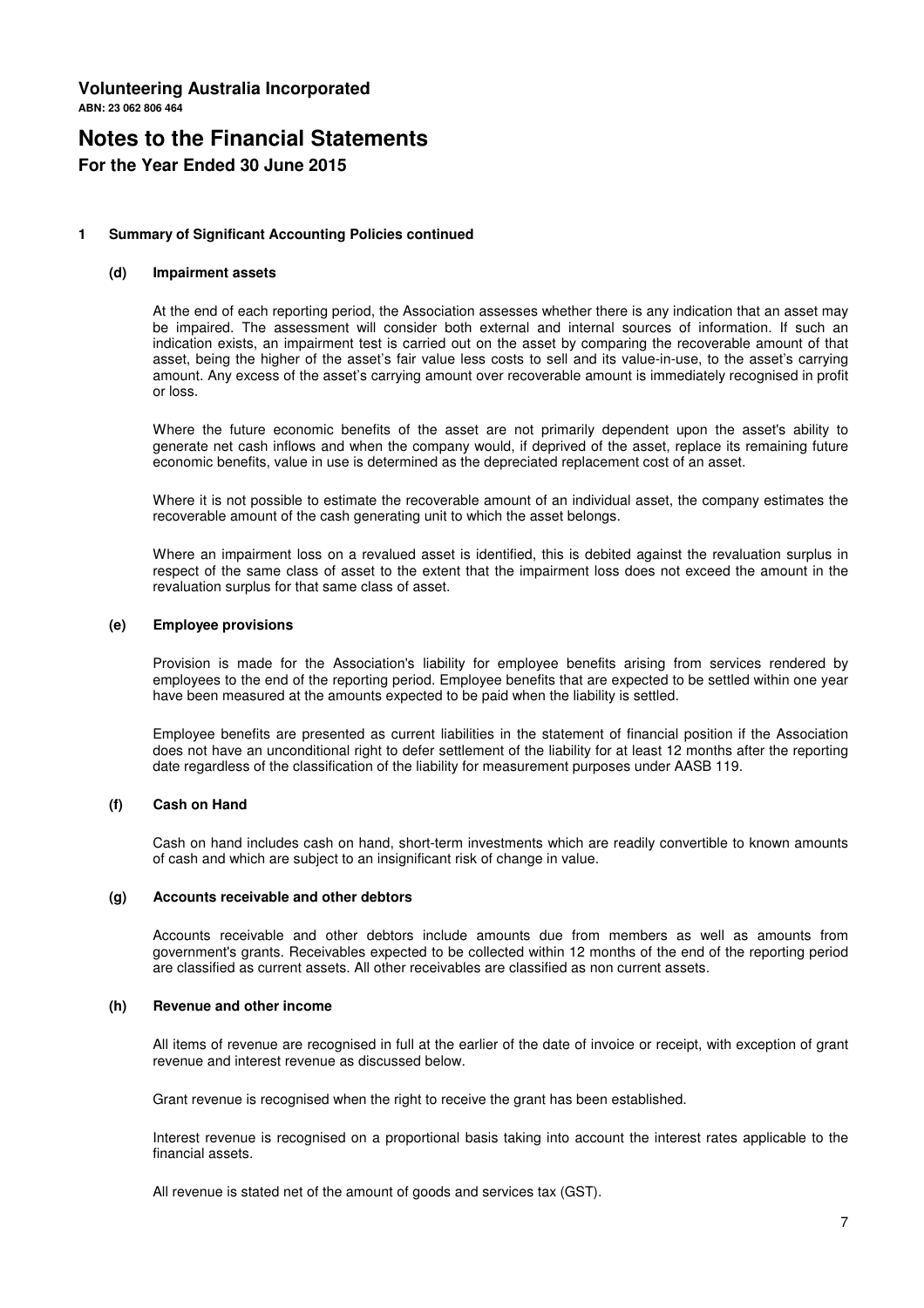**ABN: 23 062 806 464**

### **Notes to the Financial Statements**

### **For the Year Ended 30 June 2015**

#### **1 Summary of Significant Accounting Policies continued**

#### **(i) Goods and Services Tax (GST)**

Revenue, expenses and assets are recognised net of the amount of goods and services tax (GST), except where the amount of GST incurred is not recoverable from the Australian Taxation Office (ATO).

Receivables and payable are stated inclusive of GST. The net amount of GST recoverable from, or payable to, the ATO is included as part of receivables or payables in the statement of financial position.

Cash flows in the statement of cash flows are included on a gross basis and the GST component of cash flows arising from investing and financing activities which is recoverable from, or payable to, the taxation authority is classified as operating cash flows.

#### **(j) Intangible Assets**

Patents and trademarks are recognised at cost of acquisition. Patents and trademarks are carried at cost less any accumulated amortisation and any impairment losses. Patents and trademarks are amortised over their useful life of 10 years.

Amortisation is based on the cost of an asset less its residual value.Amortisation is recognised in profit or loss on a straight-line basis over the estimated useful lives of intangible assets, other than goodwill, from the date that they are available for use. Amortisation methods, useful lives and residual values are reviewed at each reporting date and adjusted if appropriate.

#### **(k) Comparative Amounts and Financial Statement Changes**

Comparatives are consistent with prior years, unless otherwise stated.

Where a change in comparatives has also affected the opening retained earnings previously presented in a comparative period, an opening statement of financial position at the earliest date of the comparative period has been presented.

#### **(l) Accounts Payable and other Payables**

Accounts payable and other payables represent the liability outstanding at the end of the reporting period for goods and services received by the association during the reporting period that remain unpaid. The balance is recognised as a current liability with the amounts normally paid within 30 days of the recognition of the liability.

#### **(m) Provisions**

Provisions are recognised when the Association has a legal or constructive obligation, as a result of past events, for which it is probable that an outflow of economic benefits will result and that outflow can be reliably measured.

#### **(n) New Accounting Standards and Interpretations**

The AASB has issued new and amended Accounting Standards and Interpretations that have mandatory application dates for future reporting periods. The Association has decided against early adoption of these Standards. The following table summarises those future requirements, and their impact on the Association: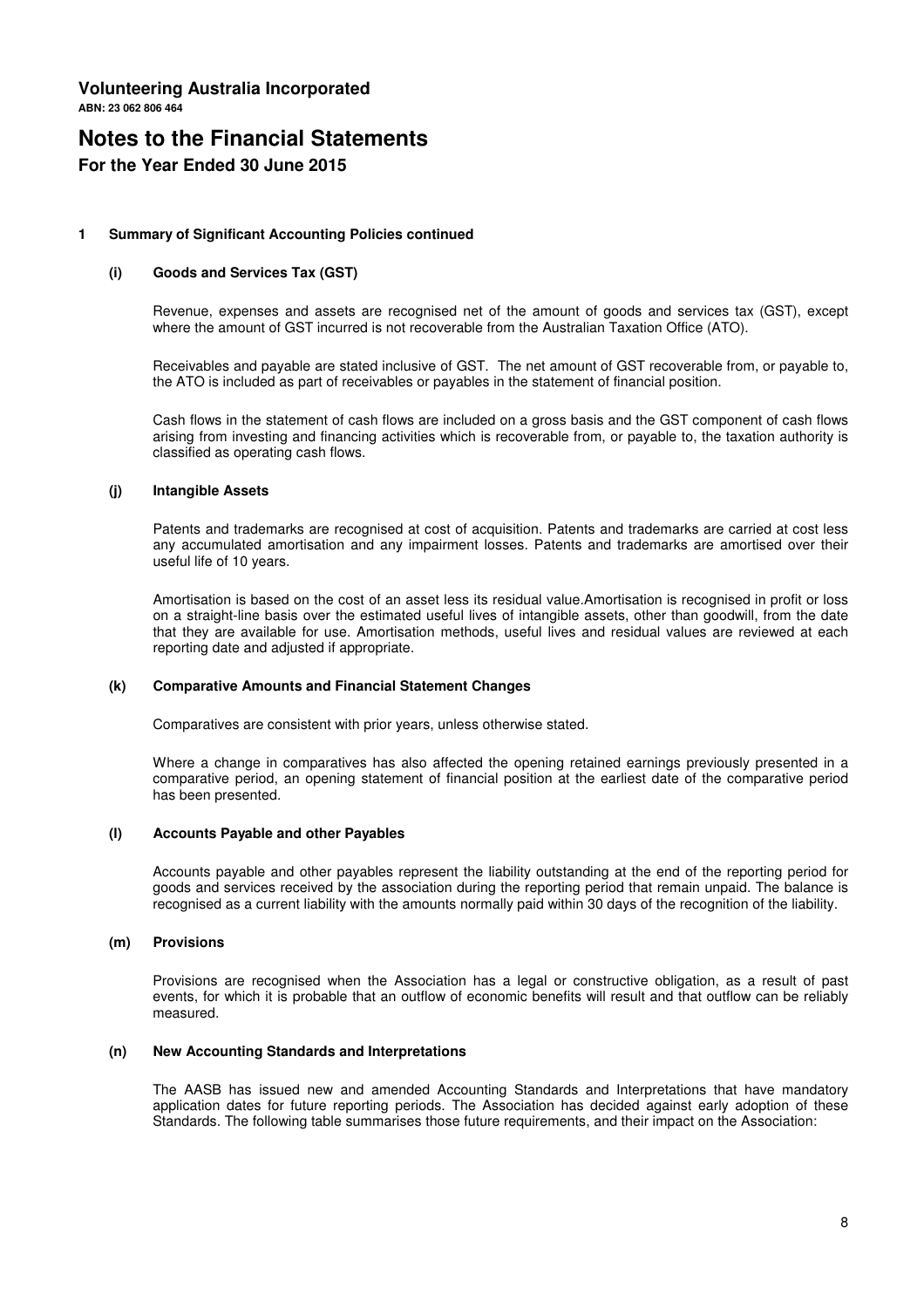## **Notes to the Financial Statements**

**For the Year Ended 30 June 2015**

#### **1 Summary of Significant Accounting Policies continued**

#### **(n) New Accounting Standards and Interpretations continued**

| <b>Standard Name</b>                                                                          | <b>Effective</b><br>date for<br>entity | Requirements                                                                                                                                                                                                     | Impact                                                                                 |
|-----------------------------------------------------------------------------------------------|----------------------------------------|------------------------------------------------------------------------------------------------------------------------------------------------------------------------------------------------------------------|----------------------------------------------------------------------------------------|
| <b>AASB 9 Financial</b><br>Instruments and amending<br>standards AASB 2010-7 /<br>AASB 2012-6 | 30 June<br>2016                        | Changes to the classification and The impact of AASB<br>Imeasurement requirements for<br>lfinancial assets and financial<br>lliabilities.<br>New rules relating to<br>derecognition of financial<br>instruments. | 9 has not yet been<br>ldetermined as the<br>entire standard has<br>Inot been released. |

#### **(o) Critical accounting estimates and judgments**

The committee members make estimates and judgements during the preparation of these financial statements regarding assumptions about current and future events affecting transactions and balances. These estimates and judgements are based on the best information available at the time of preparing the financial statements, however as additional information is known then the actual results may differ from the estimates.

#### **2 Surplus for the Year**

#### **Expenses**

#### **3 Auditors' fees**

|                                                     | 2015  | 2014  |
|-----------------------------------------------------|-------|-------|
|                                                     |       |       |
| Remuneration of the auditor of the Association for: |       |       |
| - auditing and reviewing the financial report       | 8.200 | 8.400 |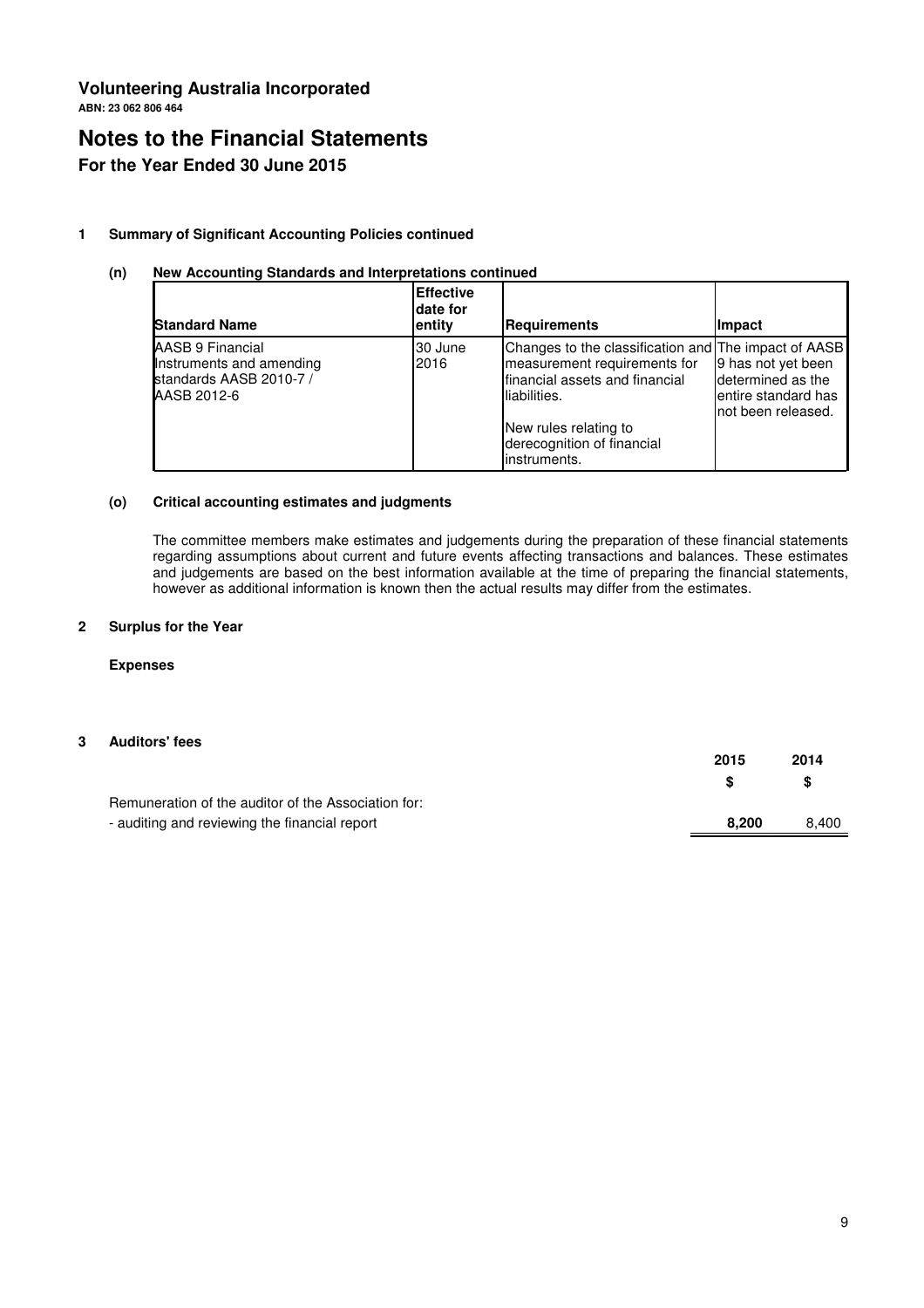## **Notes to the Financial Statements**

### **For the Year Ended 30 June 2015**

#### **4 Cash on hand**

|                                            | 2015    | 2014    |
|--------------------------------------------|---------|---------|
|                                            | \$      | \$      |
| Cash at bank and in hand                   | 480,732 | 469,407 |
| The Volunteer Trust                        | 6,617   | 121,492 |
|                                            | 487,349 | 590,899 |
| 5<br>Accounts receivable and other debtors |         |         |
|                                            | 2015    | 2014    |
|                                            | \$      | \$      |
| <b>CURRENT</b>                             |         |         |
| Accounts receivable and other debtors      | 34,394  | 16,791  |

#### **Credit risk**

The Association has no significant concentration of credit risk with respect to any single counterparty or group of counterparties other than those receivables specifically provided for and mentioned within Note 5. The main source of credit risk to the Association is considered to relate to the class of assets described as 'Accounts receivable and other debtors'.

The following table details the Association's trade and other receivables exposure to credit risk (prior to collateral and other credit enhancements) with ageing analysis and impairment provided for thereon. Amounts are considered as 'past due' when the debt has not been settled, within the terms and conditions agreed between the Association and the customer or counter party to the transaction. Receivables that are past due are assessed for impairment by ascertaining solvency of the debtors and are provided for where there is objective evidence indicating that the debt may not be fully repaid to the Association. The balances of receivables that remain within initial trade terms (as detailed in the table) are considered to be of high credit quality.

#### **Past due but not impaired**

|                                               | (days overdue)                                        |                          |      |                |                |      |                                  |
|-----------------------------------------------|-------------------------------------------------------|--------------------------|------|----------------|----------------|------|----------------------------------|
|                                               | Past due<br><b>Gross</b><br>and<br>impaired<br>amount |                          | < 30 | $31 - 60$      | 61-90          | > 90 | Within<br>initial trade<br>terms |
|                                               | \$                                                    | \$                       | \$   | \$             | \$             | \$   | \$                               |
| 2015<br>Accounts receivable and other debtors | 34,394                                                | $\blacksquare$           |      |                | ٠              |      | 34,394                           |
| Total                                         | 34,394                                                |                          |      | $\blacksquare$ | $\blacksquare$ |      | 34,394                           |
| 2014<br>Accounts receivable and other debtors | 16,791                                                | $\overline{\phantom{a}}$ |      |                |                |      | 16,791                           |
| Total                                         | 16,791                                                |                          |      |                |                |      | 16,791                           |

#### Collateral held as security

The Association does not hold any collateral over any receivables balances.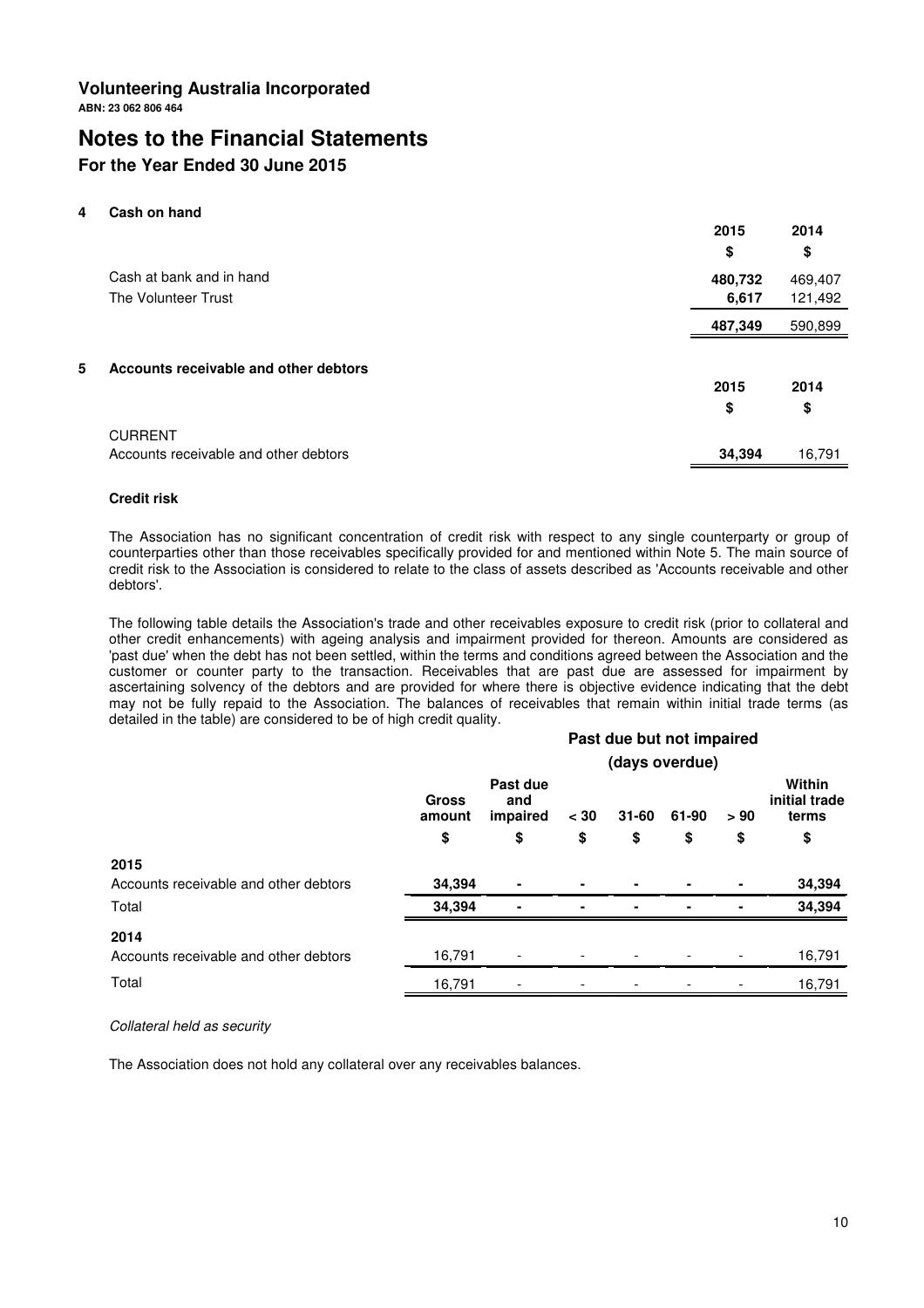## **Notes to the Financial Statements**

**For the Year Ended 30 June 2015**

#### **6 Inventories**

|                                         | 2015<br>\$   | 2014<br>\$  |
|-----------------------------------------|--------------|-------------|
| <b>CURRENT</b><br>Inventories           | 9,553        | 14,145      |
| 7<br>Other current assets               |              |             |
|                                         | 2015         | 2014        |
| Prepayments                             | \$<br>10,202 | \$<br>9,259 |
| <b>Intangible Assets</b><br>8           |              |             |
|                                         | 2015<br>\$   | 2014<br>\$  |
| <b>Trademark</b>                        |              |             |
| Cost                                    | 3,714        | 3,714       |
| Accumulated amortisation and impairment | (666)        | (295)       |
| Net carrying value                      | 3,048        | 3,419       |
| <b>Total Intangibles</b>                | 3,048        | 3,419       |

Intangible assets, other than goodwill have finite useful lives. The current amortisation charges for intangible assets are included under depreciation and amortisation expense in the statement of profit or loss and other comprehensive income.

#### **9 Accounts payable and other payables**

|                                     | 2015    | 2014    |
|-------------------------------------|---------|---------|
|                                     | \$      | \$      |
| <b>CURRENT</b>                      |         |         |
| Unsecured liabilities               |         |         |
| Current GST payable                 | 75,294  | 59,373  |
| Accounts payable                    | 23,565  | 69,781  |
| Amounts held in The Volunteer Trust |         |         |
| Account                             | 6,617   | 121,492 |
| Accrued expenses                    | 9,487   | 10,016  |
| Income in advance                   | 106,023 | 217,154 |
|                                     | 220,986 | 477,816 |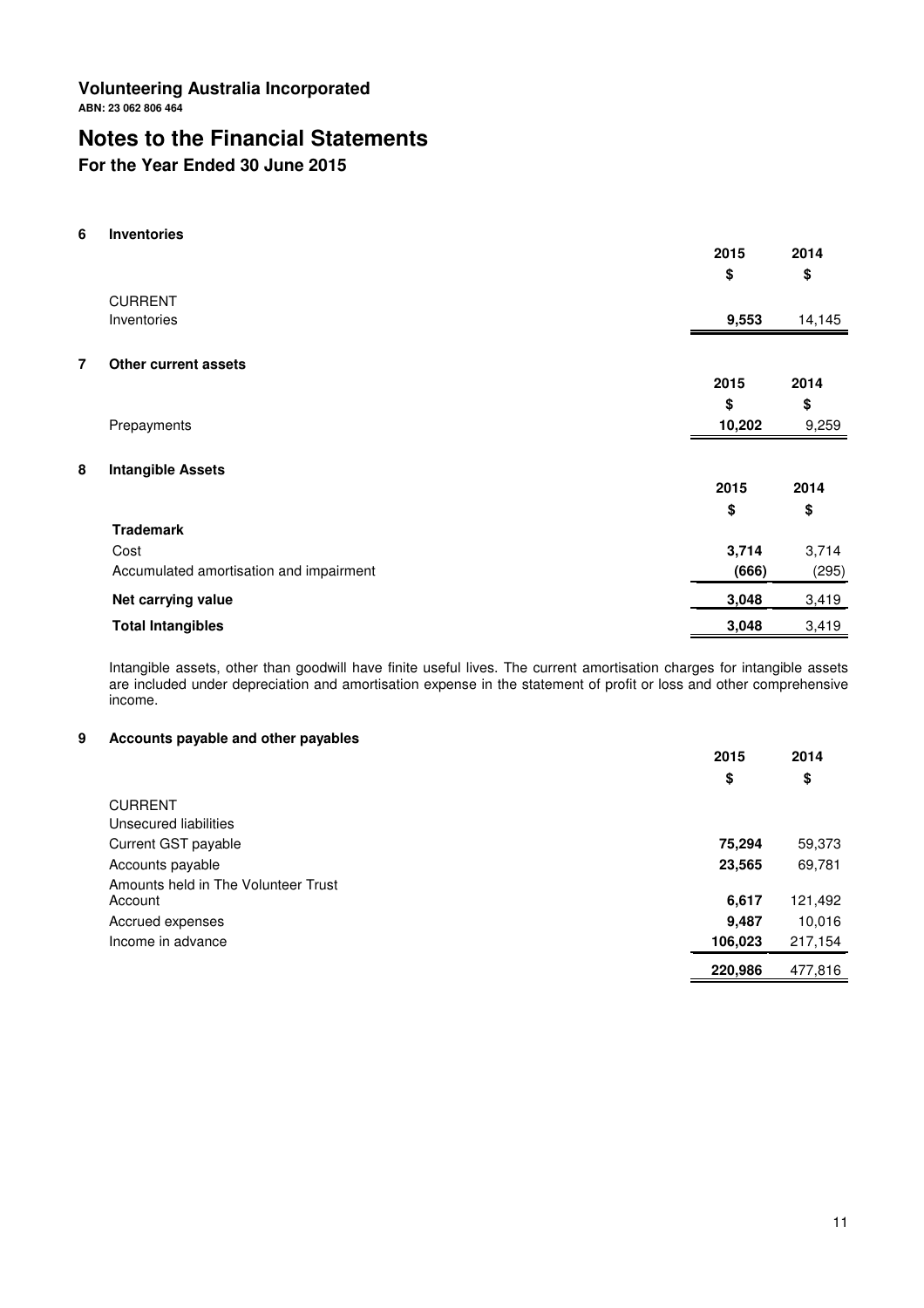### **Notes to the Financial Statements**

### **For the Year Ended 30 June 2015**

## **9 Accounts payable and other payables continued**

Financial liabilities at amortised cost classified as accounts payable and other payables

|                                                              |             | 20 I J     | 20 I 4                   |
|--------------------------------------------------------------|-------------|------------|--------------------------|
|                                                              | <b>Note</b> | S          | S                        |
| Accounts payable and other payables:                         |             |            | $\overline{\phantom{a}}$ |
| - total current                                              |             | 220,986    | 477.816                  |
| amounts received in advance                                  |             | (106, 023) | (217, 154)               |
| Financial liabilities as accounts payable and other payables | 13          | 114.963    | 260,662                  |

**2015**

**2014**

#### Collateral pledged

No collateral has been pledged for any of the trade and other payable balances.

#### **10 Employee Benefits**

|                                                   | 2015<br>\$ | 2014<br>\$               |
|---------------------------------------------------|------------|--------------------------|
| <b>Current liabilities</b><br>Employee provisions | 4,717      | 7,446                    |
| Non-current liabilities<br>Long service leave     | 2,950      | $\overline{\phantom{a}}$ |

#### **11 Cash Flow Information**

#### **Reconciliation of result for the year to cash flows from operating activities**

|                                                                                                    | 2015<br>\$ | 2014<br>\$ |
|----------------------------------------------------------------------------------------------------|------------|------------|
| Profit for the year                                                                                | 166.644    | (83, 829)  |
| Cash flows excluded from profit attributable to operating activities                               |            |            |
| Non-cash flows in profit:                                                                          |            |            |
| - amortisation                                                                                     | 371        | 295        |
| Changes in assets and liabilities, net of the effects of purchase and<br>disposal of subsidiaries: |            |            |
| - (increase)/decrease in trade and other receivables                                               | (17,603)   | 124,985    |
| - (increase)/decrease in other assets                                                              | (945)      | (8, 166)   |
| - (increase)/decrease in inventories                                                               | 4,592      | (14, 145)  |
| - increase/(decrease) in trade and other payables                                                  | (256.609)  | 248,390    |
| Cashflow from operations                                                                           | (103.550)  | 267.530    |

#### **12 Economic Dependance**

The Association is largely assisted in its activities by operating grants provided by the Federal Government and sponsors. At the date of this report, the members of the committee had no reason to believe that the member organisations and the Federal Government would not continue to provide support to Volunteering Australia Incorporated.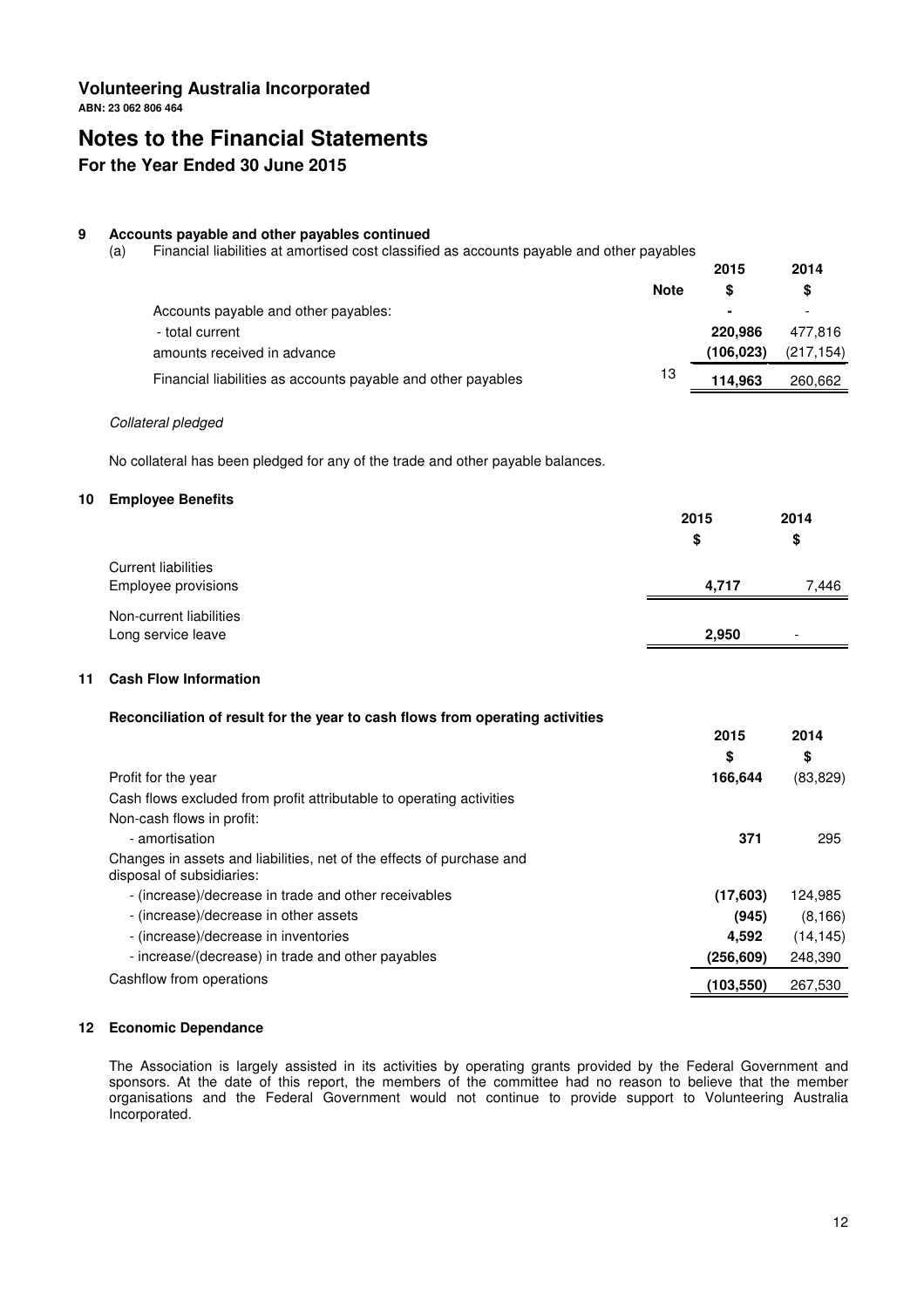**ABN: 23 062 806 464**

## **Notes to the Financial Statements**

#### **For the Year Ended 30 June 2015**

#### **13 Financial Risk Management**

The main risks Volunteering Australia Incorporated is exposed to through its financial instruments are credit risk, liquidity risk and market risk consisting of interest rate risk.

The Association's financial instruments consist mainly of deposits with banks, short-term investments, accounts receivable and payables.

The totals for each category of financial instruments, measured in accordance with AASB 139 as detailed in the accounting policies to these financial statements, are as follows: **2015**

|                                         | <b>Note</b> | 2015<br>\$ | 2014<br>\$ |
|-----------------------------------------|-------------|------------|------------|
| <b>Financial Assets</b>                 |             |            |            |
| Cash on hand                            | 4           | 487,349    | 590,899    |
| Accounts receivable and other debtors   | 5           | 34,394     | 16,791     |
| <b>Total financial assets</b>           |             | 521,743    | 607,690    |
| <b>Financial Liabilities</b>            |             |            |            |
| Financial liabilities at amortised cost |             |            |            |
| - Trade and other payables              | 9           | 114,963    | 260,662    |
| <b>Total financial liabilities</b>      |             | 114,963    | 260,662    |
|                                         |             |            |            |

#### **Financial risk management policies**

The committee has overall responsibility for the establishment of Volunteering Australia Incorporated's financial risk management framework. This includes the development of policies covering specific areas such as interest rate risk and credit risk.

Risk management policies and systems are reviewed regularly to reflect changes in market conditions and Volunteering Australia Incorporated's activities.

The day to day risk management is carried out by Volunteering Australia Incorporated's finance function under policies and objectives which have been approved by the committee. The Chief Executive Officer has been delegated the authority for designing and implementing processes which follow the objectives and policies. This includes monitoring the levels of exposure to interest rate.

The committee receives quarterly reports which provide details of the effectiveness of the processes and policies in place.

Volunteering Australia Incorporated does not actively engage in the trading of financial assets for speculative purposes nor does it write options.

#### **Specific financial risk exposure and management**

The main risks Volunteering Australia Incorporated is exposed to through its financial instruments are credit risk, liquidity risk and market risk consisting of interest rate risk.

There have been no substantive changes in the types of risk the association is exposed to, how these risks arise, or the committee's objectives, policies and processes for managing or measuring the risks from the previous period.

**2014**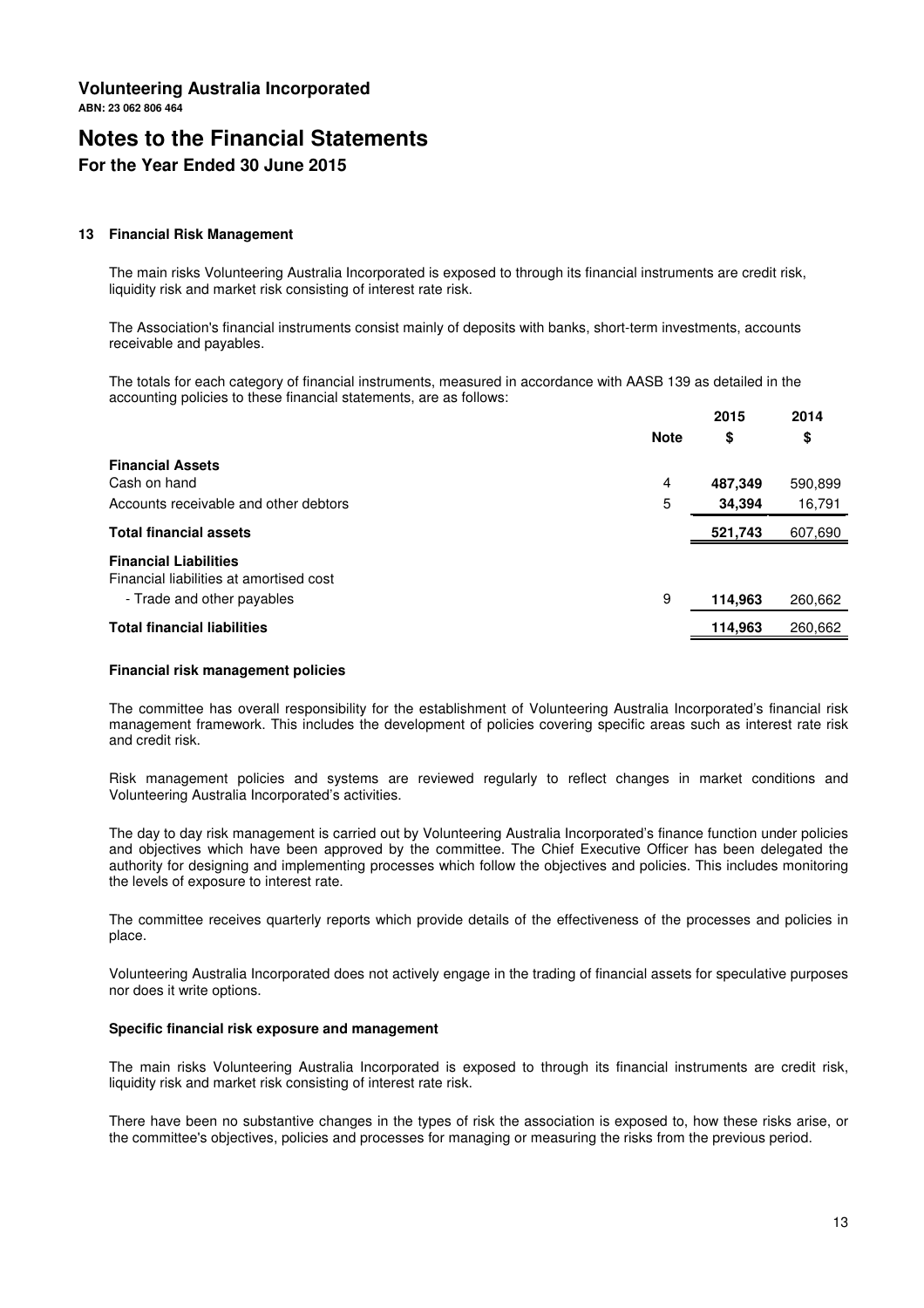**ABN: 23 062 806 464**

## **Notes to the Financial Statements**

**For the Year Ended 30 June 2015**

#### **13 Financial Risk Management continued**

#### (a) **Credit risk**

Exposure to credit risk relating to financial assets arises from the potential non-performance by counterparties of contract obligations that could lead to a financial loss to Volunteering Australia Incorporated and arises principally from Volunteering Australia Incorporated's receivables.

The maximum exposure to credit risk by class of recognised financial assets at the end of the reporting period, excluding the value of any collateral or other security held, is equivalent to the carrying value and classification of those financial assets (net of any provisions) as presented in the statement of financial position.

The Association has no significant concentration of credit risk with any single counterparty or group of counterparties. Details with respect to credit risk of Trade and Other Receivables are provided in Note 5.

Accounts receivable and other debtors that are neither past due or impaired are considered to be of high credit quality. Aggregates of such amounts are as detailed at Note 5.

#### (b) **Liquidity risk**

Liquidity risk arises from the possibility that Volunteering Australia Incorporated might encounter difficulty in settling its debts or otherwise meeting its obligations related to financial liabilities. The Association manages this risk through the following mechanisms:

- preparing forward-looking cash flow analysis in relation to its operational, investing and financial activities which are monitored on a monthly basis;
- monitoring undrawn credit facilities:
- obtaining funding from a variety of sources;
- maintaining a reputable credit profile;
- managing credit risk related to financial assets;
- only investing surplus cash with major financial institutions; and

Typically, Volunteering Australia Incorporated ensures that it has sufficient cash on demand to meet expected operational expenses for a period of 60 days.

The available funds to the Association are discussed in note 12.

The table below reflects an undiscounted contractual maturity analysis for financial liabilities.

Financial guarantee liabilities are treated as payable on demand since Volunteering Australia Incorporated has no control over the timing of any potential settlement of the liabilities.

The timing of cash flows presented in the table to settle financial liabilities reflects the earliest contractual settlement dates and does not reflect management's expectations that banking facilities will be rolled forward. The amounts disclosed in the table are the undiscounted contracted cash flows and therefore the balances in the table may not equal the balances in the statement of financial position due to the effect of discounting.

Financial liability maturity analysis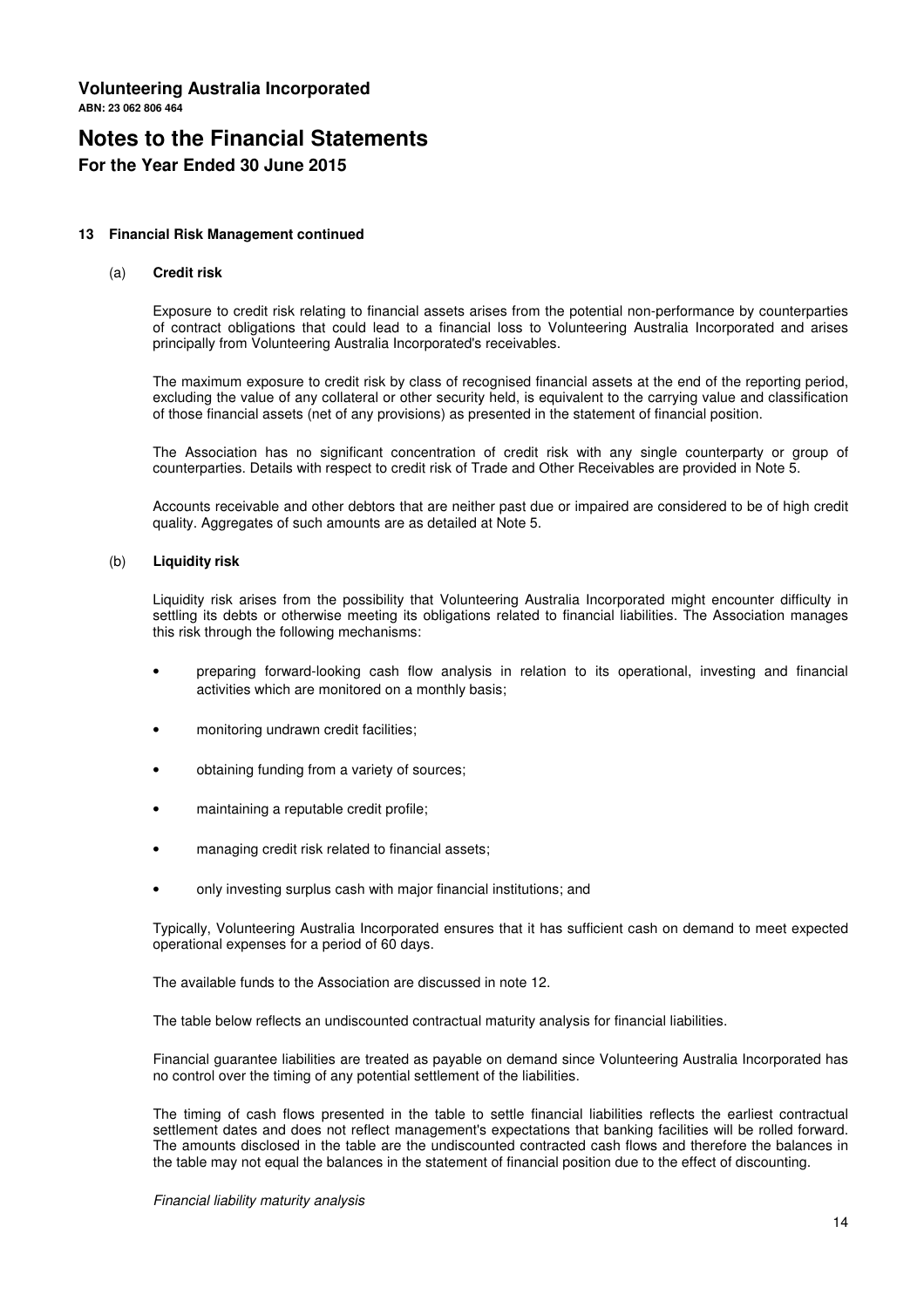## **Notes to the Financial Statements**

**For the Year Ended 30 June 2015**

#### **13 Financial Risk Management continued**

|                                          |             | <b>Within 1 Year</b> |           | <b>Total</b> |         |
|------------------------------------------|-------------|----------------------|-----------|--------------|---------|
|                                          |             | 2015                 | 2014      | 2015         | 2014    |
|                                          | <b>Note</b> | \$                   | \$        | \$           | \$      |
| Financial liabilities due for payment    |             |                      |           |              |         |
| Accounts payable and other payables      | 9(a)        | (114, 963)           | (260,662) | 114,963      | 260,662 |
| <b>Total expected outflows</b>           |             | (114,963)            | (260,662) | 114,963      | 260,662 |
| Financial assets - cash flows realisable |             |                      |           |              |         |
| Cash on hand                             |             | 487,349              | 590.899   | 487.349      | 590,899 |
| Accounts receivable                      |             | 34,394               | 16,791    | 34,394       | 16,791  |
| <b>Total anticipated inflows</b>         |             | 521,743              | 607,690   | 521,743      | 607,690 |
| Net inflow on financial instruments      |             | 406.780              | 347.028   | 406.780      | 347.028 |

The timing of expected outflows is not expected to be materially different from contracted cash flows.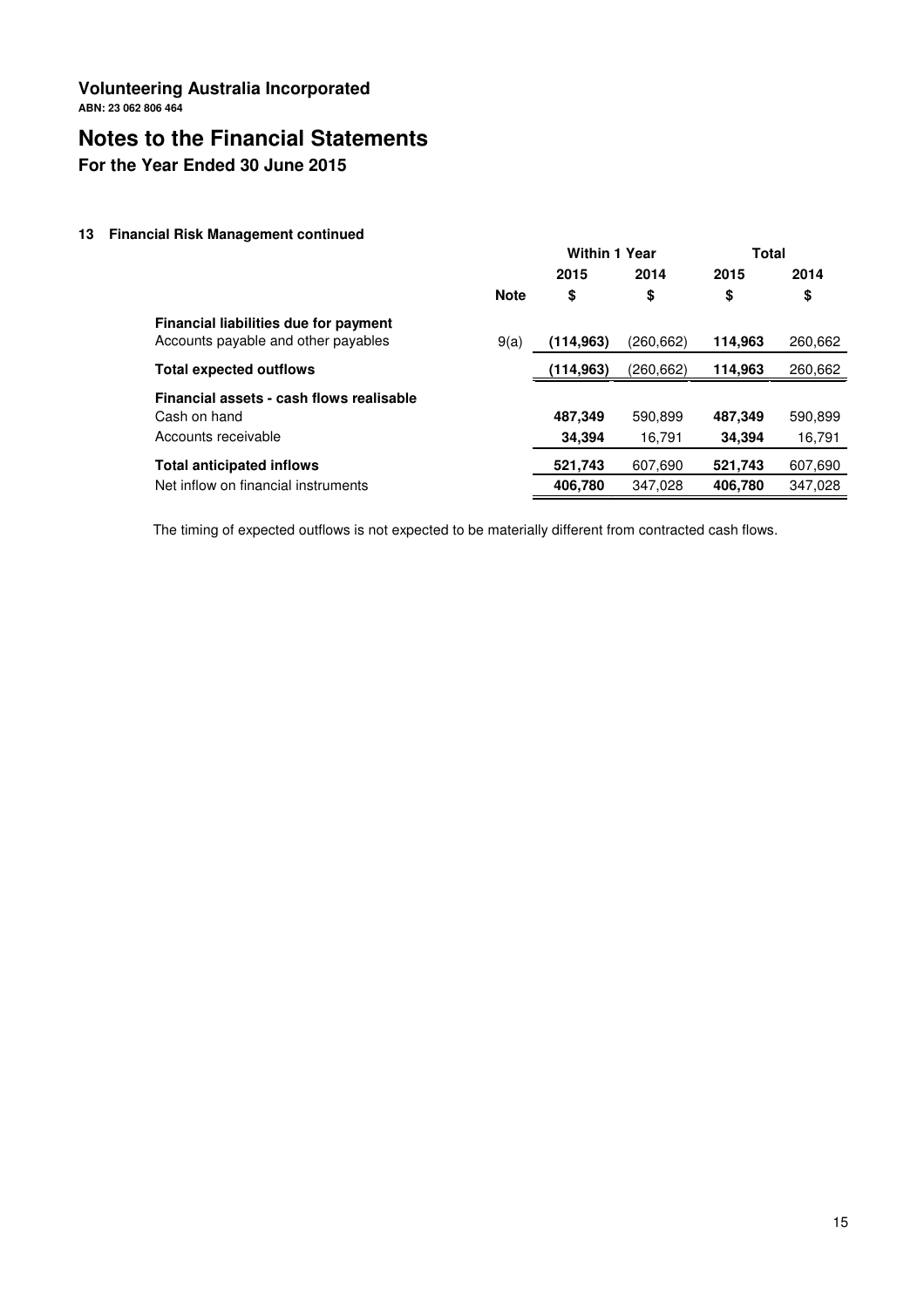**ABN: 23 062 806 464**

## **Notes to the Financial Statements**

**For the Year Ended 30 June 2015**

#### **13 Financial Risk Management continued**

#### (c) **Market risk**

#### Interest rate risk

Exposure to interest rate risk arises on financial assets and financial liabilities recognised at the end of the reporting period whereby a future change in interest rates will affect future cash flows or the fair value of fixed rate financial instruments. The financial instruments that expose the Company to interest rate risk are limited to cash and cash equivalents.

#### Sensitivity analysis

The following table illustrates sensitivities to Volunteering Australia Incorporated's exposures to changes in interest rates. The table indicates the impact on how profit and equity values reported at the end of the reporting year would have been affected by changes in the relevant risk variable that management considers to be reasonably possible. These sensitivities assume that the movement in a particular variable is independent of other variables.

|                                                     | <b>Profit</b><br>\$ | <b>Equity</b><br>\$ |
|-----------------------------------------------------|---------------------|---------------------|
| Year ended 30 June 2015<br>+/- 2% in interest rates | 9,747               | 9,747               |
|                                                     | <b>Profit</b><br>\$ | <b>Equity</b><br>\$ |
| Year ended 30 June 2014<br>+/- 2% in interest rates | 11,818              | 11,818              |

No sensitivity has been performed on foreign exchange risk as the association has no exposure to currency risk.

#### **Net fair values**

#### **Fair value estimation**

The fair values of financial assets and financial liabilities are presented in the following table and can be compared to their carrying values as presented in the statement of financial position. Fair values are those amounts at which an asset could be exchanged, or a liability settled, between knowledgeable, willing parties in an arm's length transaction.

Fair values derived may be based on information that is estimated or subject to judgment, where changes in assumptions may have a material impact on the amounts estimated. Areas of judgment and the assumptions have been detailed below. Where possible, valuation information used to calculate fair value is extracted from the market, with more reliable information available from markets that are actively traded. In this regard, fair values for listed securities are obtained from quoted market bid prices. Where securities are unlisted and no market quotes are available, fair value is obtained using discounted cash flow analysis and other valuation techniques commonly used by market participants.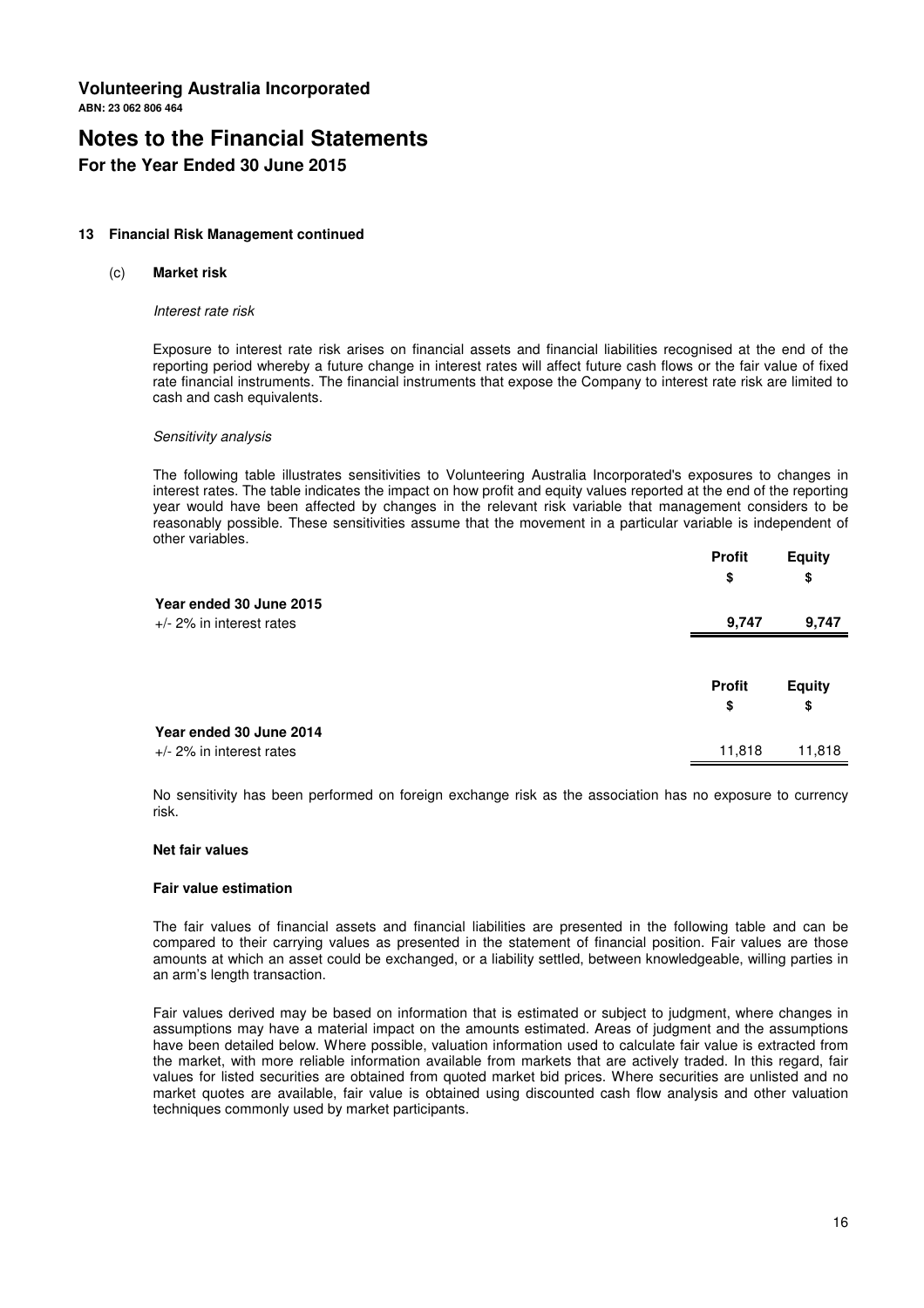## **Notes to the Financial Statements**

**For the Year Ended 30 June 2015**

#### **13 Financial Risk Management continued**

|                                     | 2015                            |                          | 2014                            |                          |
|-------------------------------------|---------------------------------|--------------------------|---------------------------------|--------------------------|
|                                     | <b>Net</b><br>Carrying<br>Value | <b>Net Fair</b><br>value | <b>Net</b><br>Carrying<br>Value | <b>Net Fair</b><br>value |
|                                     | \$                              | \$                       | \$                              | \$                       |
| <b>Financial assets</b>             |                                 |                          |                                 |                          |
| Cash and cash equivalents           | 487,349                         | 487,349                  | 590,899                         | 590,899                  |
| Accounts receivable                 | 34,394                          | 34.394                   | 16,791                          | 16,791                   |
| <b>Total financial assets</b>       | 521,743                         | 521,743                  | 607,690                         | 607,690                  |
| <b>Financial liabilities</b>        |                                 |                          |                                 |                          |
| Accounts payable and other payables | 114,963                         | 114,963                  | 260.662                         | 260,662                  |
| <b>Total financial liabilities</b>  | 114,963                         | 114,963                  | 260,662                         | 260,662                  |

#### **14 Events Occurring After the Reporting Date**

No matters or circumstances have arisen since the end of the financial year which significantly affected or may significantly affect the operations of the Association, the results of those operations or the state of affairs of the Association in future financial years.

#### **15 Association Details**

The registered office and principal place of business of the Association is: Volunteering Australia Incorporated Level 2, 202 City Walk CANBERRA ACT 2601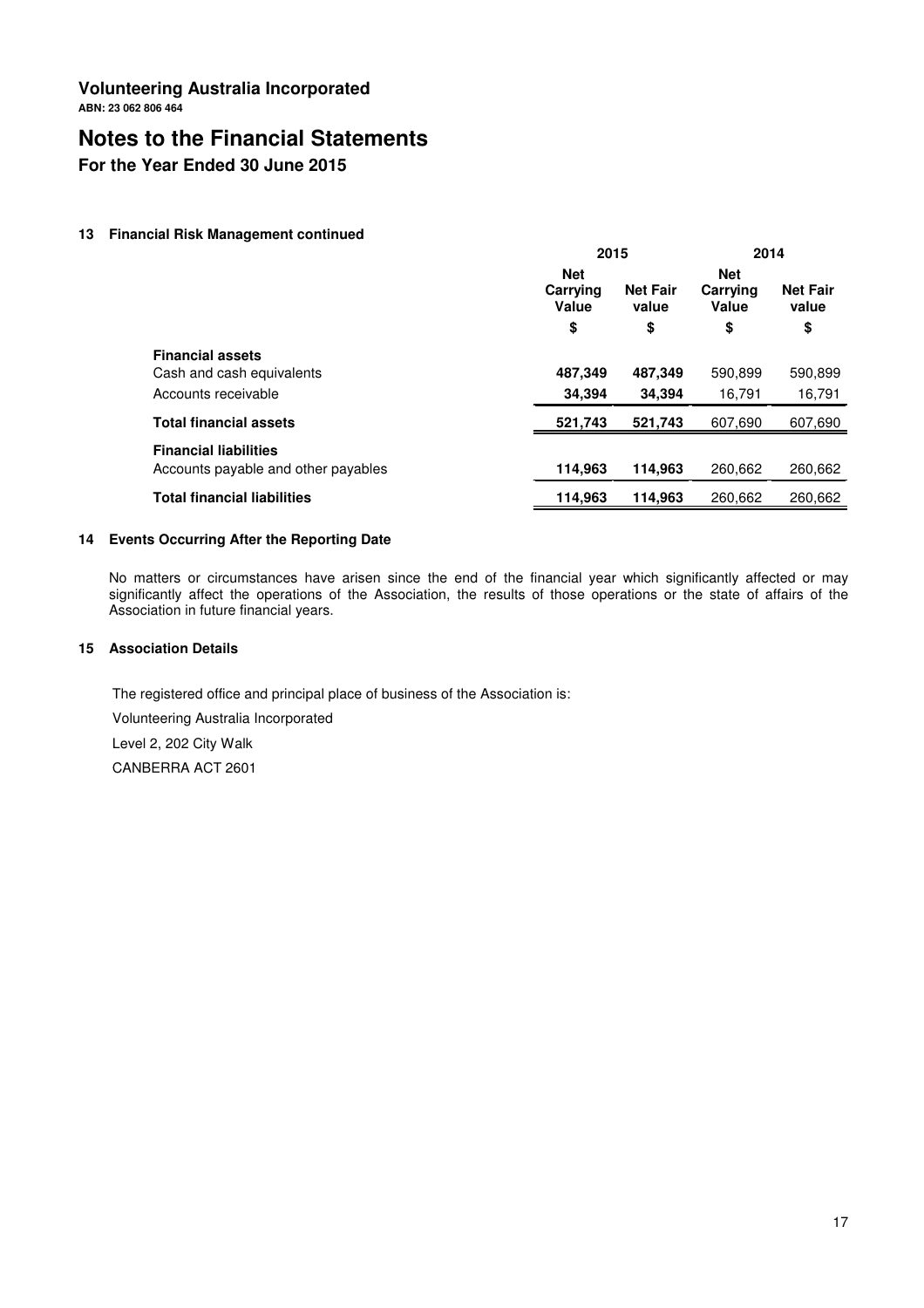**ABN: 23 062 806 464**

## **Statement by Members of the Committee**

In our opinion:

- 1. the accompanying financial report as set out on pages 1 to 17, being a general purpose financial statement, is drawn up so as to present fairly the state of affairs of the Association as at 30 June 2015 and the results of the Association for the year ended on that date;
- 2. the accounts of the Association have been properly prepared and are in accordance with the books of account of the Association.

3. there are reasonable grounds to believe that the Association will be able to pay its debts as and when they fall due. This statement is made in accordance with a resolution of the committee and is signed for and on behalf of the committee by:



bet Luras ..

............................................................ Peter Lucas CA

Tim Jackson

Dated 15 October 2015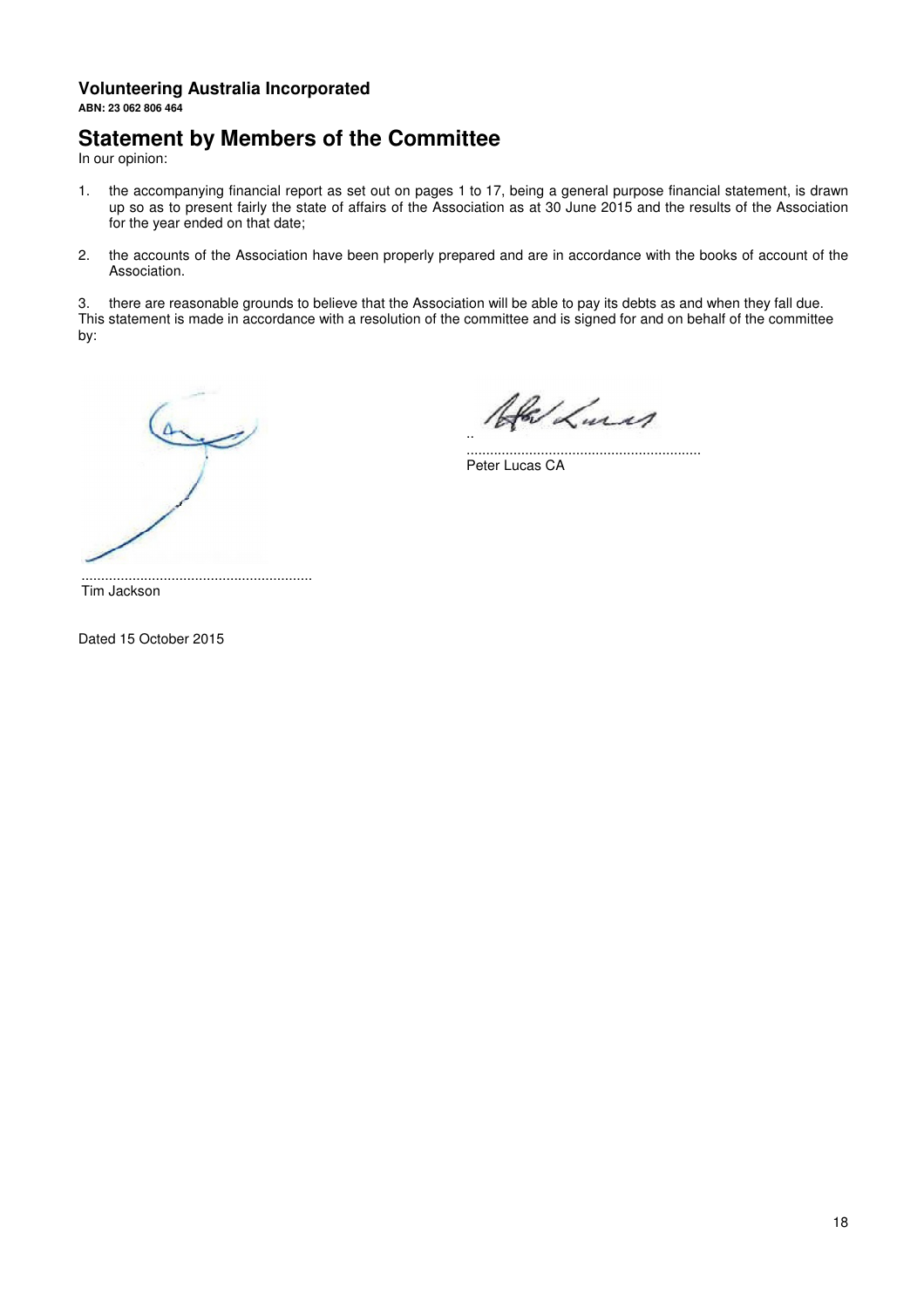

6 Phipps Close Deakin ACT 2600 PO Box 322 Curtin ACT 2605

> T 02 6282 5999 F 02 6282 5933 E info@hardwickes.com.au

www.hardwickes.com.au

**Hardwickes** ABN 35 973 938 183

Hardwickes Partners Pty Ltd ABN 21 008 401 536

Liability limited by a scheme approved under Professional Standards Legislation

#### **Volunteering Australia Incorporated ABN: 23 062 806 464**

## **Independent Audit Report to the members of Volunteering Australia Incorporated**

#### **Report on the Financial Report**

We have audited the accompanying financial report of Volunteering Australia Incorporated, which comprises the statement of financial position as at 30 June 2015, the statement of profit or loss and other comprehensive income, statement of changes in equity and statement of cash flows for the year then ended, notes comprising a summary of significant accounting policies and other explanatory information.

#### Committee's Responsibility for the Financial Report

The committee of the association is responsible for the preparation and fair presentation of the financial report in accordance with Australian Accounting Standards and and the Associations Incorporation Act (ACT) 1991. and for such internal control as management determines is necessary to enable the preparation and fair presentation of the financial report that is free from material misstatement, whether due to fraud or error.

#### Auditor's Responsibility

Our responsibility is to express an opinion on the financial report based on our audit. We conducted our audit in accordance with Australian Auditing Standards. Those standards require that we comply with relevant ethical requirements relating to audit engagements and plan and perform the audit to obtain reasonable assurance about whether the financial report is free from material misstatement.

An audit involves performing procedures to obtain audit evidence about the amounts and disclosures in the financial report. The procedures selected depend on the auditor's judgement, including the assessment of the risks of material misstatement of the financial report, whether due to fraud or error. In making those risk assessments, the auditor considers internal control relevant to the entity's preparation and fair presentation of the financial report in order to design audit procedures that are appropriate in the circumstances, but not for the purpose of expressing an opinion on the effectiveness of the entity's internal control. An audit also includes evaluating the appropriateness of accounting policies used and the reasonableness of accounting estimates made by management, as well as evaluating the overall presentation of the financial report.

We believe that the audit evidence we have obtained is sufficient and appropriate to provide a basis for our audit opinion.

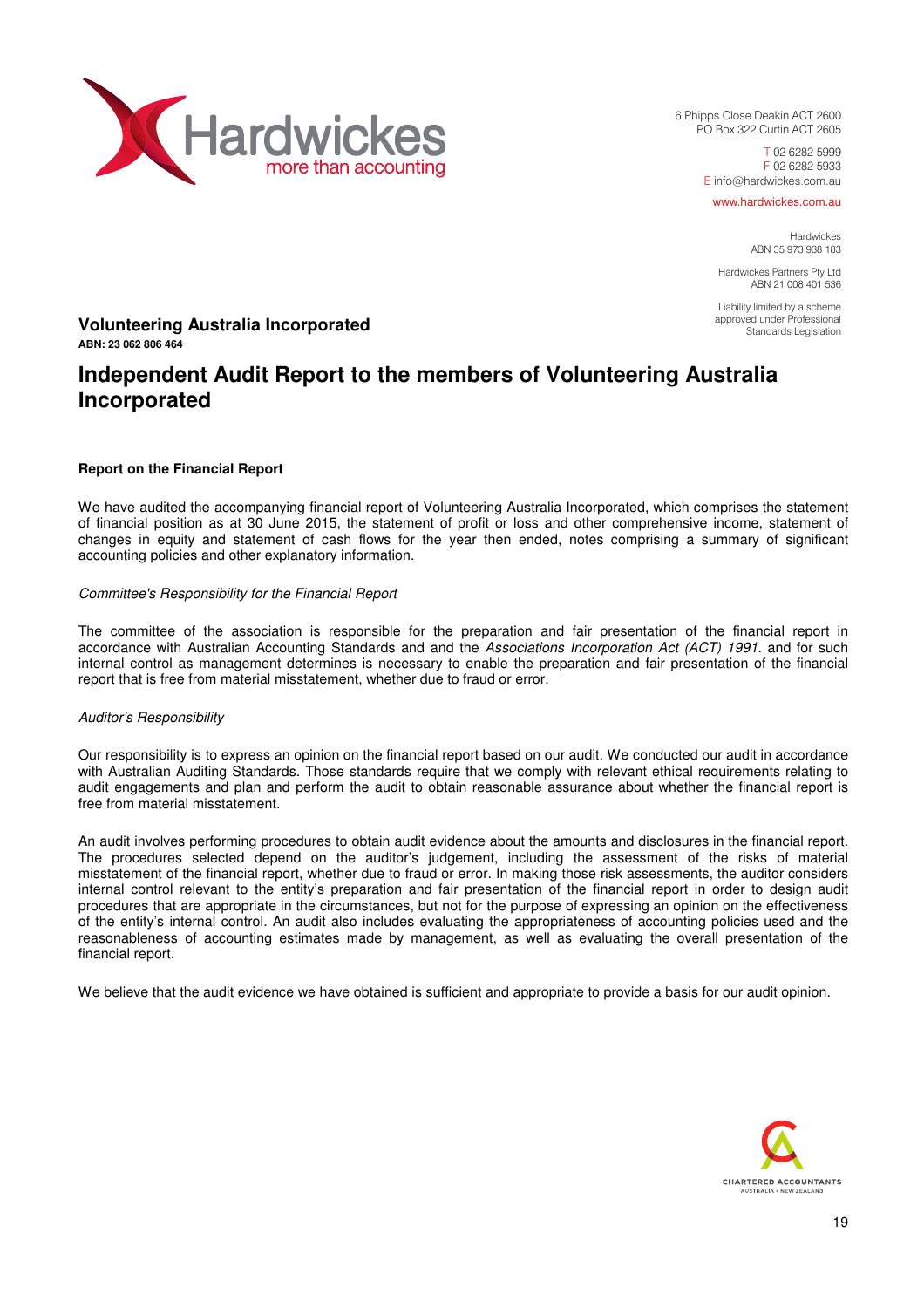

6 Phipps Close Deakin ACT 2600 PO Box 322 Curtin ACT 2605

> T 02 6282 5999 F 02 6282 5933 E info@hardwickes.com.au

www.hardwickes.com.au

Hardwickes ABN 35 973 938 183

Hardwickes Partners Pty Ltd ABN 21 008 401 536

Liability limited by a scheme approved under Professional Standards Legislation

**Volunteering Australia Incorporated ABN: 23 062 806 464**

## **Independent Audit Report to the members of Volunteering Australia Incorporated**

#### **Opinion**

In our opinion, the financial report of Volunteering Australia Incorporated is in accordance with the Associations Incorporation Act (ACT) 1991 including:

- i. giving a true a fair view of the Association's financial position as at 30 June 2015 and of its performance for the year ended on that date; and
- ii. complying with Australian Accounting Standards as disclosed in Note 1.

Report on Other Legal and Regulatory Requirements

In our opinion, the financial report has been prepared in accordance with Div 60 of the Australian Charities and Not-forprofit Commission Act 2012.

Hardwickes

Hardwickes Chartered Accountants

R

Robert Johnson FCA Partner

Canberra, ACT

15 October 2015